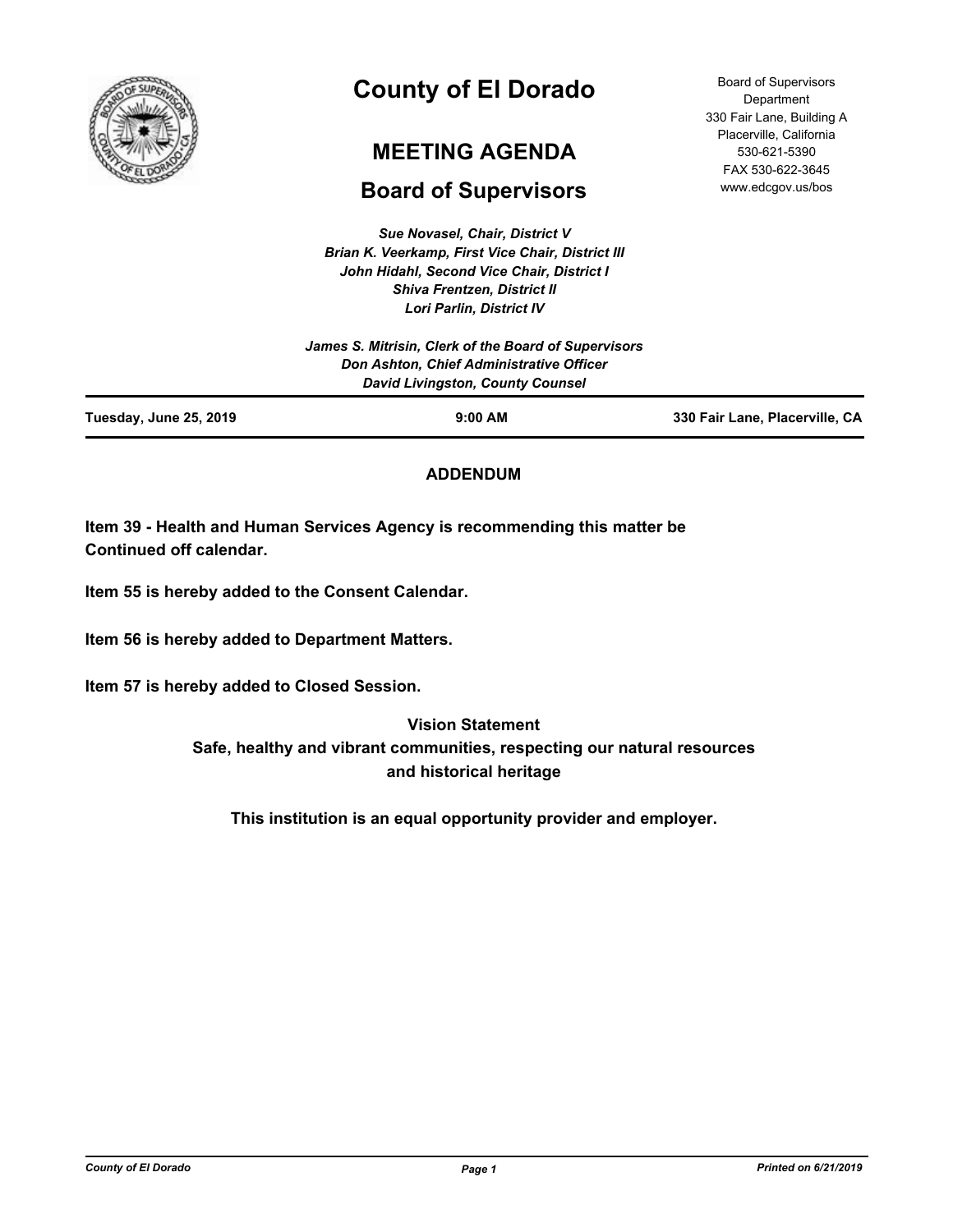Live Web Streaming and archiving of most Board of Supervisors meeting videos, all meeting agendas, supplemental materials and meeting minutes are available on the internet at: http://eldorado.legistar.com/Calendar.aspx

To listen to open session portions of the meeting in real time, dial (530) 621-7603. This specialized dial in number is programmed for listening only and is operable when the audio system inside the meeting room is activated. Please be advised that callers will experience silence anytime the Board is not actively meeting, such as during Closed Session or break periods.

The County of El Dorado is committed to ensuring that persons with disabilities are provided the resources to participate in its public meetings. Please contact the office of the Clerk of the Board if you require accommodation at 530-621-5390 or via email, edc.cob@edcgov.us, preferably no less than 24 hours in advance of the meeting.

The Board of Supervisors is concerned that written information submitted to the Board the day of the Board meeting may not receive the attention it deserves. The Board Clerk cannot guarantee that any FAX, email, or mail received the day of the meeting will be delivered to the Board prior to action on the subject matter.

The Board meets simultaneously as the Board of Supervisors and the Board of Directors of the Air Quality Management District, In-Home Supportive Services, Public Housing Authority, Redevelopment Agency and other Special Districts.

For Purposes of the Brown Act § 54954.2 (a), the numbered items on this Agenda give a brief description of each item of business to be transacted or discussed. Recommendations of the staff, as shown, do not prevent the Board from taking other action.

Materials related to an item on this Agenda submitted to the Board of Supervisors after distribution of the agenda packet are available for inspection during normal business hours in the public viewing packet located in Building A, 330 Fair Lane, Placerville or in the Board Clerk's Office located at the same address. Such documents are also available on the Board of Supervisors' Meeting Agenda webpage subject to staff's ability to post the documents before the meeting.

# **PROTOCOLS FOR PUBLIC COMMENT**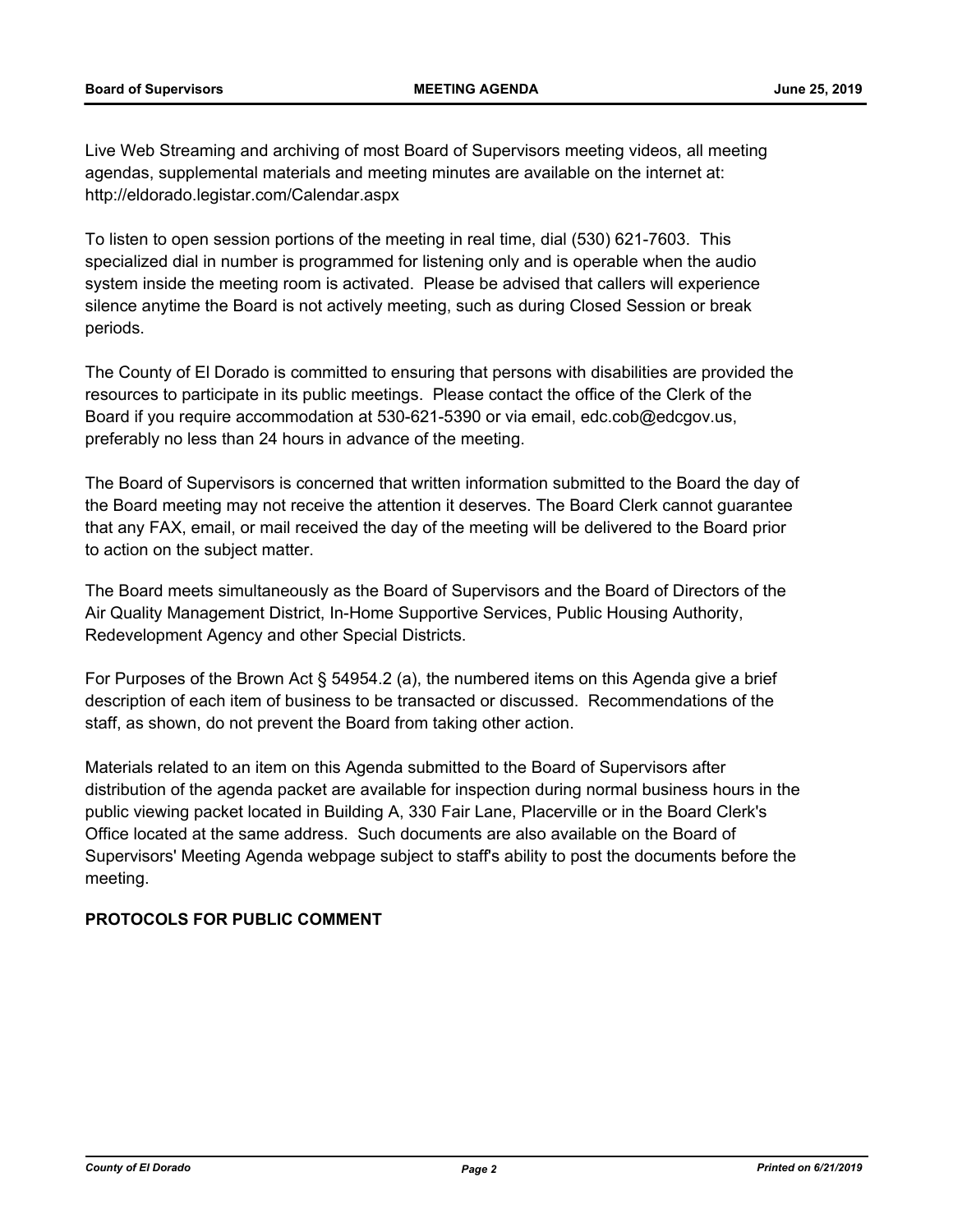Public comment will be received at designated periods as called by the Board Chair.

Public comment on items scheduled for Closed Session will be received before the Board recesses to Closed Session.

Except with the consent of the Board, individuals shall be allowed to speak to an item only once.

On December 5, 2017, the Board adopted the following protocol relative to public comment periods. The Board adopted minor revisions to the protocol on February 26, 2019, incorporated herein:

Time for public input will be provided at every Board of Supervisors meeting. Individuals will have three minutes to address the Board. Individuals authorized by organizations will have three minutes to present organizational positions and perspectives and may request additional time, up to five minutes. At the discretion of the Board, time to speak by any individual may be extended.

Public comment on certain agenda items designated and approved by the Board may be treated differently with specific time limits per speaker or a limit on the total amount of time designated for public comment. It is the intent of the Board that quasi-judicial matters have additional flexibility depending upon the nature of the issue. It is the practice of the Board to allocate 20 minutes for public comment during Open Forum and for each agenda item to be discussed. (Note: Unless designated on the agenda, there is no Open Forum period during Special Meetings.)

Individual Board members may ask clarifying questions but will not engage in substantive dialogue with persons providing input to the Board.

If a person providing input to the Board creates a disruption by refusing to follow Board guidelines, the Chair of the Board may take the following actions:

Step 1. Request the person adhere to Board guidelines. If the person refuses, the Chair may turn off the speaker's microphone.

Step 2. If the disruption continues, the Chair may order a recess of the Board meeting. Step 3. If the disruption continues, the Chair may order the removal of the person from the Board meeting.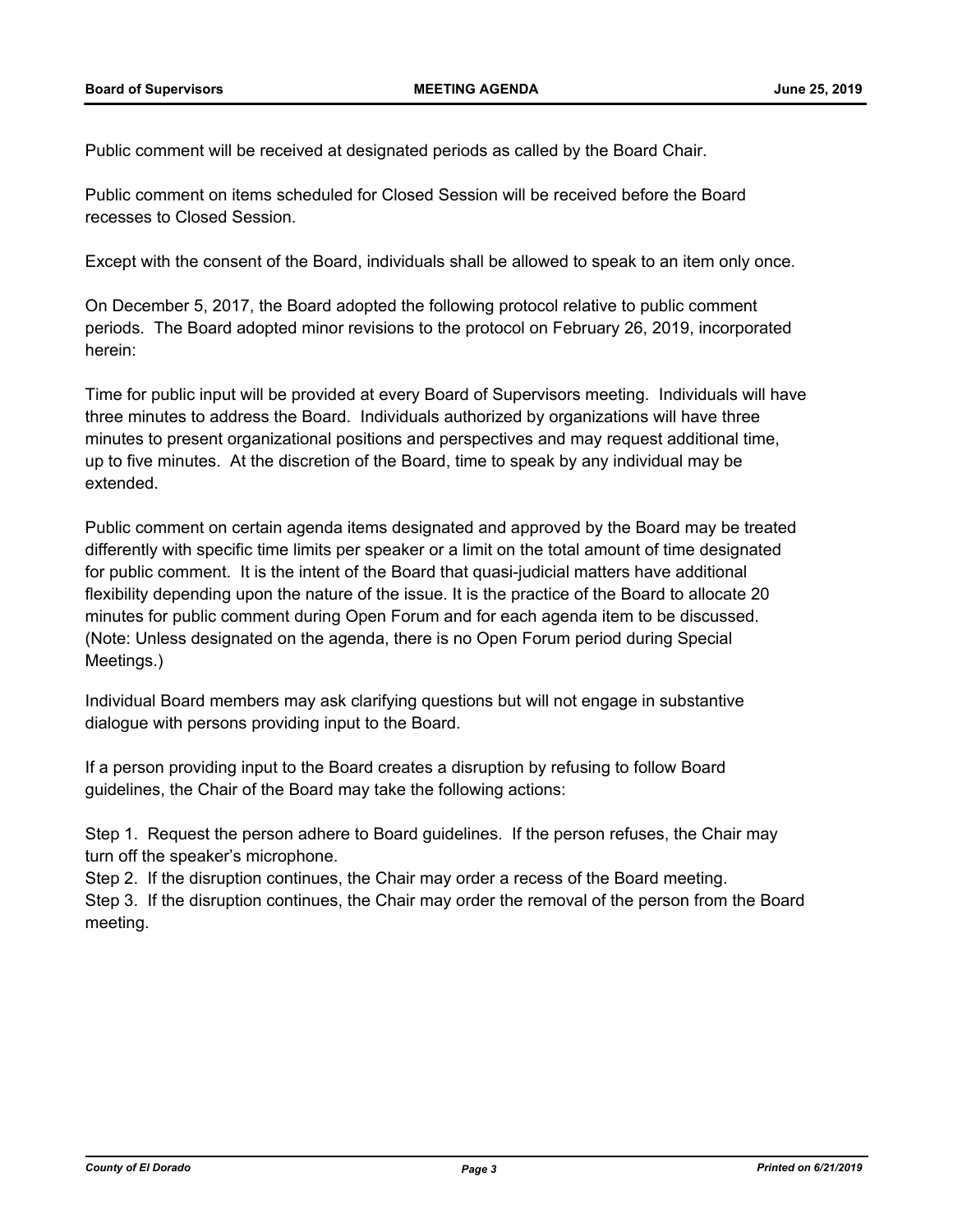# **9:00 A.M. - CALL TO ORDER**

## **INVOCATION AND PLEDGE OF ALLEGIANCE TO THE FLAG**

#### **ADOPTION OF THE AGENDA AND APPROVAL OF CONSENT CALENDAR**

The Board may make any necessary additions, deletions or corrections to the agenda including moving items to or from the Consent Calendar and adopt the agenda and the Consent Calendar with one single vote. A Board member may request an item be removed from the Consent Calendar for discussion and separate Board action. At the appropriate time as called by the Board Chair, members of the public may make a comment on matters on the Consent Calendar prior to Board action.

#### **OPEN FORUM**

Open Forum is an opportunity for members of the public to address the Board of Supervisors on subject matter that is not on their meeting agenda and within their jurisdiction. Public comments during Open Forum are limited to three minutes per person. Individuals authorized by organizations will have three minutes to present organizational positions and perspectives and may request additional time, up to five minutes. The total amount of time reserved for Open Forum is 20 Minutes.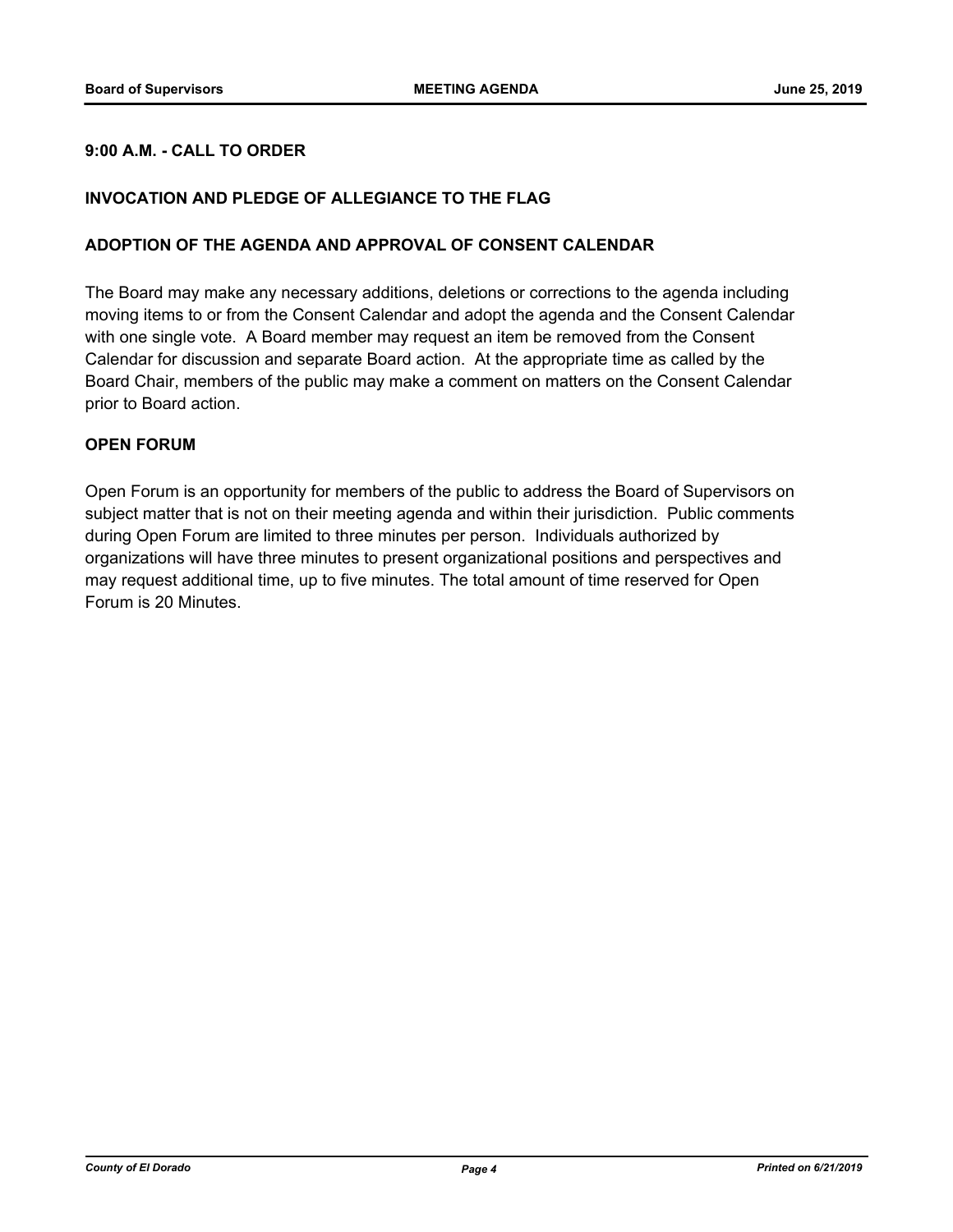#### **CONSENT CALENDAR**

**1.** [19-0968](http://eldorado.legistar.com/gateway.aspx?m=l&id=/matter.aspx?key=26291) Clerk of the Board recommending the Board approve the Minutes from the regular meeting of June 11, 2019 and the special meeting - Budget Hearing of June 17, 2019.

# **GENERAL GOVERNMENT - CONSENT ITEMS**

**2.** [19-0898](http://eldorado.legistar.com/gateway.aspx?m=l&id=/matter.aspx?key=26221) Assessor recommending the Board: 1) Approve the use of the Assessor web site for providing property tax notices, as required under §621 of the Revenue & Taxation code; and 2) Approve the Assessor implementing the posting of information required by §619 of the Revenue & Taxation code on the Assesor web site, as provided in §621.

#### **FUNDING:** N/A

**3.** [19-0877](http://eldorado.legistar.com/gateway.aspx?m=l&id=/matter.aspx?key=26200) Auditor-Controller recommending the Board receive and file the attached memo notifying the Board of the capitalization thresholds set by the Auditor-Controller effective July 1, 2019.

#### **FUNDING:** N/A

- **4.** [16-0305](http://eldorado.legistar.com/gateway.aspx?m=l&id=/matter.aspx?key=20961) Chief Administrative Office recommending the Board find that a state of emergency continues to exist in El Dorado County as a result of unprecedented tree mortality due to drought conditions and related bark beetle infestations. (Cont. 6/11/19, Item 3)
- **5.** [19-0997](http://eldorado.legistar.com/gateway.aspx?m=l&id=/matter.aspx?key=26320) Chief Administrative Office recommending the Board adopt and authorize the Chair to sign Resolution **105-2019** approving the Authorized Personnel Allocation Resolution, with the personnel allocation schedule included by reference as Exhibit A to the Resolution, based on the Board approved Fiscal Year 2019-2020 Recommended Budget and incorporating title and allocation changes, approved by the Board of Supervisors or made pursuant to Personnel Rules, subsequent to the development of the Recommended Budget.

**FUNDING:** Countywide Budget.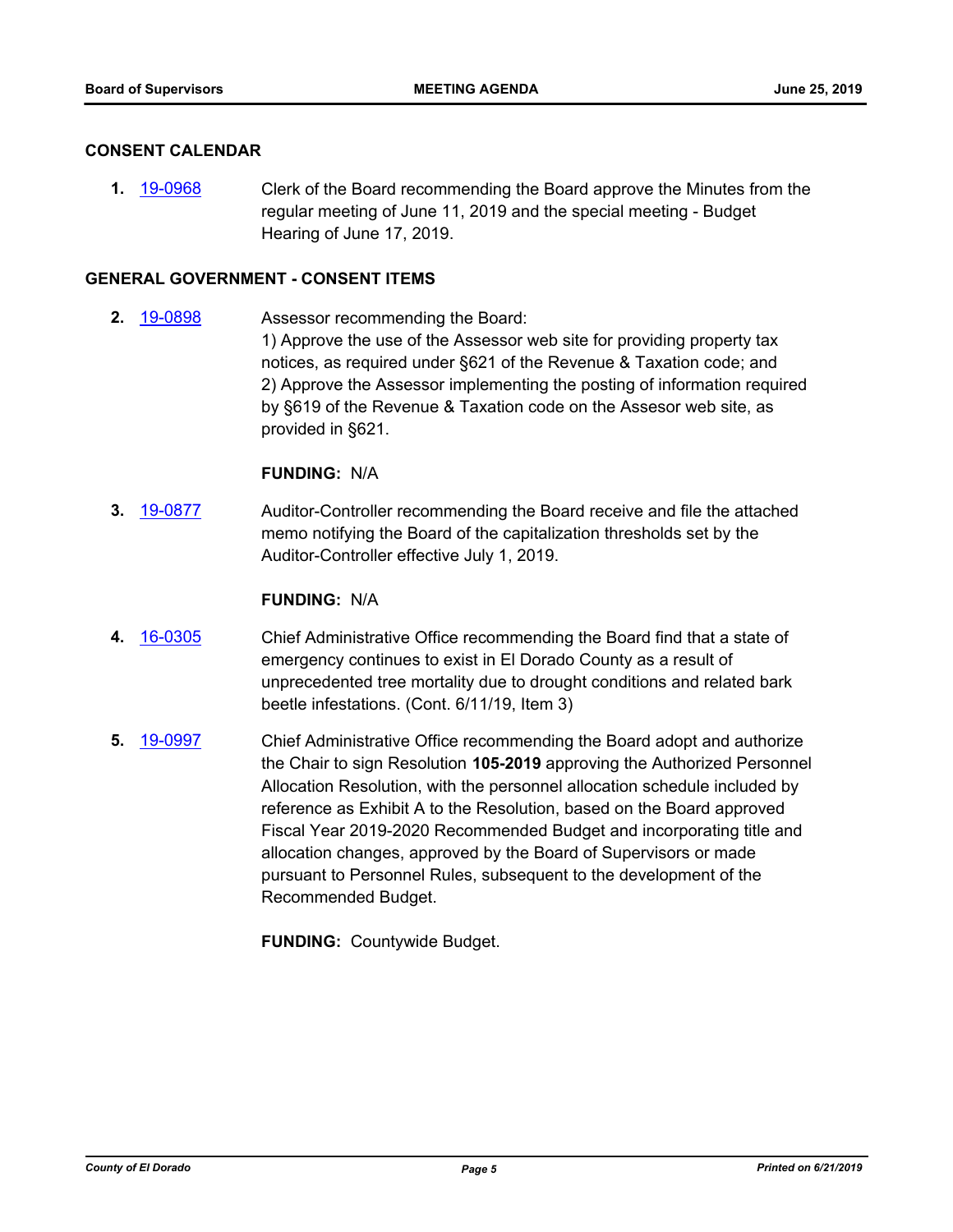**6.** [19-0928](http://eldorado.legistar.com/gateway.aspx?m=l&id=/matter.aspx?key=26251) Chief Administrative Office recommending the Board: 1) Find that a public benefit is derived from supporting the City of Placerville's work with the Amgen Tour of California Bike Race; and 2) Approve and authorize the Chair to sign the attached Funding Agreement with the City of Placerville authorizing payment of the \$1,700 community funding contribution in support of these efforts.

**FUNDING:** General Fund.

**7.** [19-0948](http://eldorado.legistar.com/gateway.aspx?m=l&id=/matter.aspx?key=26271) Chief Administrative Office recommending the Board approve the following:

> 1) Approve Agreement 4108 for the provision of conflict indigent defense services with El Dorado Law, A Professional Law Corporation, in the base amount of \$753,384 annually for the two-year period of July 1, 2019 through June 30, 2021; and

2) Authorize the Purchasing Agent to execute the Agreement.

# **FUNDING:** General Fund.

**8.** [19-0324](http://eldorado.legistar.com/gateway.aspx?m=l&id=/matter.aspx?key=25645) Chief Administrative Office, Facilities Division, recommending the Board consider the following:

> 1) Make findings that it is more economical and feasible to contract out the requested services in accordance with Chapter 3.13, Section 3.13.030, of the County Ordinance for the provision of routine monitoring, maintenance and repair services and on-call maintenance and emergency repair services for the access control systems at various County-operated facilities;

2) Authorize the Purchasing Agent, upon final County Counsel and Risk Management approval, to sign Agreement 4050 with Sonitrol of Sacramento LLC for a not to exceed amount of \$350,000 over a three (3) year period; and

3) Authorize the Purchasing Agent, or designee, to execute further documents relating to Agreement for Services 4050, including future amendments which do not increase the maximum dollar amount or term of the Agreement, and contingent upon approval by County Counsel and Risk Management.

**FUNDING:** General and Non-General Fund.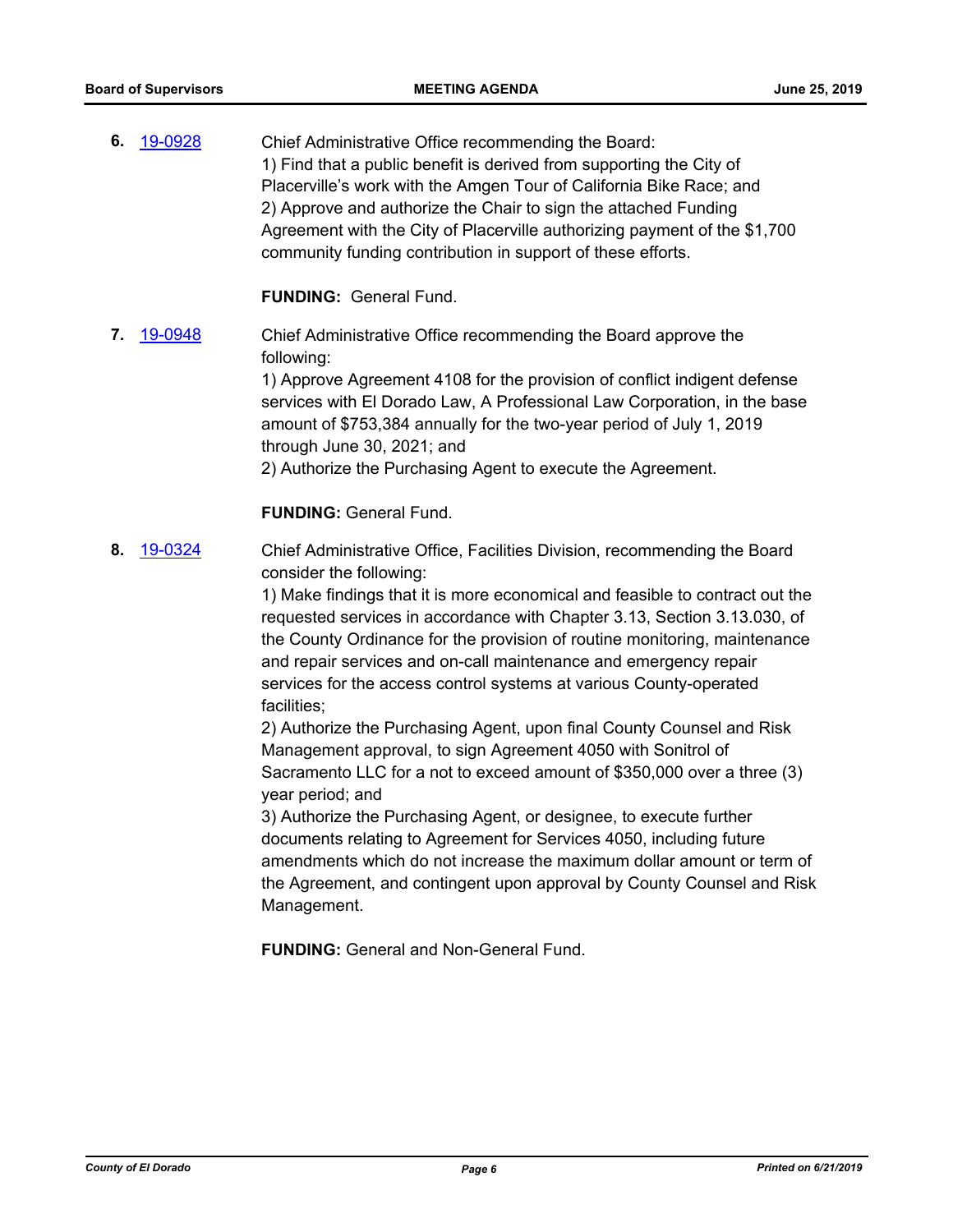**9.** [19-0344](http://eldorado.legistar.com/gateway.aspx?m=l&id=/matter.aspx?key=25665) Chief Administrative Office, Facilities Division, recommending the Board: 1) Authorize the Purchasing Agent to sign Agreement for Services 3705 with Vanir Construction Management, Inc. for a not-to-exceed amount of \$493,130, expiring March 1, 2022, to provide design-build bridging documents and other services as related to the Placerville Jail Expansion Project; and 2) Make findings pursuant to Article II, Section 210b(6) of the El Dorado County Charter that the ongoing aggregate of the work performed under

this Agreement is not sufficient to warrant the addition of permanent staff.

# **FUNDING:** Senate Bill 844.

**10.** [19-0964](http://eldorado.legistar.com/gateway.aspx?m=l&id=/matter.aspx?key=26287) Chief Administrative Office, Facilities Division, recommending the Board: 1) Approve and authorize the Chair to sign the Grant of Easement agreement with the City of South Lake Tahoe for Nonexclusive Easements and Temporary Construction Easements across portions of properties owned by the County (025-010-60-100 and 025-010-23-100), located on the east side of Al Tahoe Boulevard between Johnson Boulevard and Lake Tahoe Boulevard (Highway 50) in South Lake Tahoe, California to construct a Multi-Use Path and Transit Shelter Pad; and 2) Make findings pursuant to Government Code 25526.6 that the granting of the easements is in the public's interest and that the interest in land conveyed will not substantially conflict or interfere with the use of the property by the County.

**FUNDING:** N/A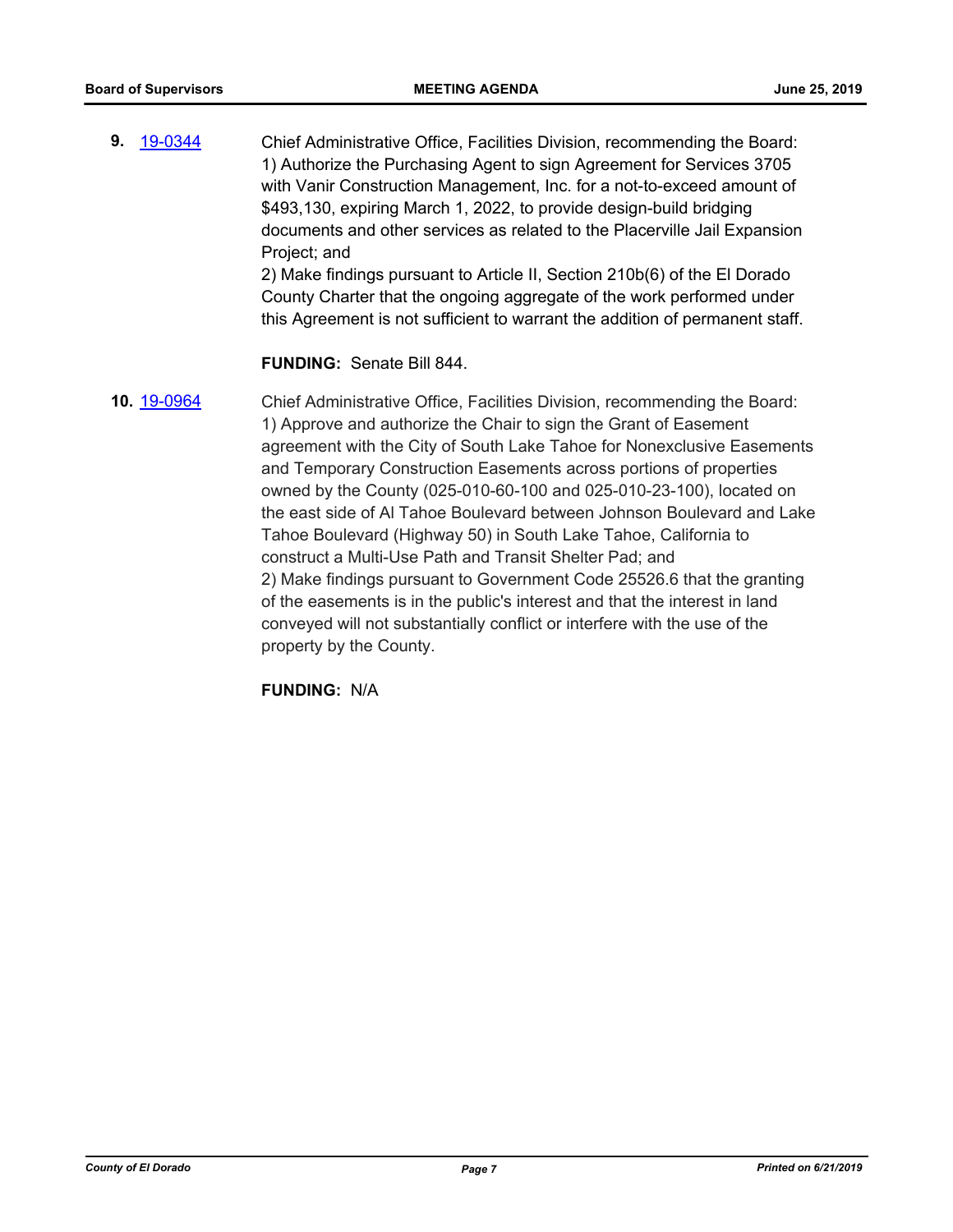**11.** [19-0687](http://eldorado.legistar.com/gateway.aspx?m=l&id=/matter.aspx?key=26009) Chief Administrative Office, Parks Division, recommending the Board Approve for four (4) Resolutions for the Parks and Water Bond Act of 2018 (Prop 68) Grant Program:

1) Board adopt and authorize the Chair to sign Resolution **095-2019**  authorizing the submittal of a grant application to the State of California, Department of Parks and Recreation, for Forebay Community Park, involving site renovation and improvements at the park, the Parks and Water Bond Act of 2018 (Prop 68) Grant Program. This Resolution would be in effect for a period of three (3) years from the effective date of the resolution or until rescinded by the Board;

2) Board adopt and authorize the Chair to sign Resolution **096-2019**  authorizing the submittal of a grant application to the State of California, Department of Parks and Recreation, for Old Depot Bike Park, creating a new bike park, to the Parks and Water Bond Act of 2018 (Prop 68) Grant Program. This Resolution would be in effect for a period of three (3) years from the effective date of the resolution or until rescinded by the Board; 3) Board adopt and authorize the Chair to sign Resolution **097-2019**  authorizing the submittal of a grant application to the State of California, Department of Parks and Recreation, for Diamond Springs Sports Complex, creating a new sports complex, to the Parks and Water Bond Act of 2018 (Prop 68) Grant Program. This Resolution would be in effect for a period of three (3) years from the effective date of the resolution or until rescinded by the Board; and

4) Board adopt and authorize the Chair to sign Resolution **098-2019**  authorizing the submittal of a grant application to the State of California, Department of Parks and Recreation, for the Rail Park, this new park's amenities have not been determined, to the Parks and Water Bond Act of 2018 (Prop 68) Grant Program. This Resolution would be in effect for a period of three (3) years from the effective date of the resolution or until rescinded by the Board.

**FUNDING**: California Department of Parks and Recreation.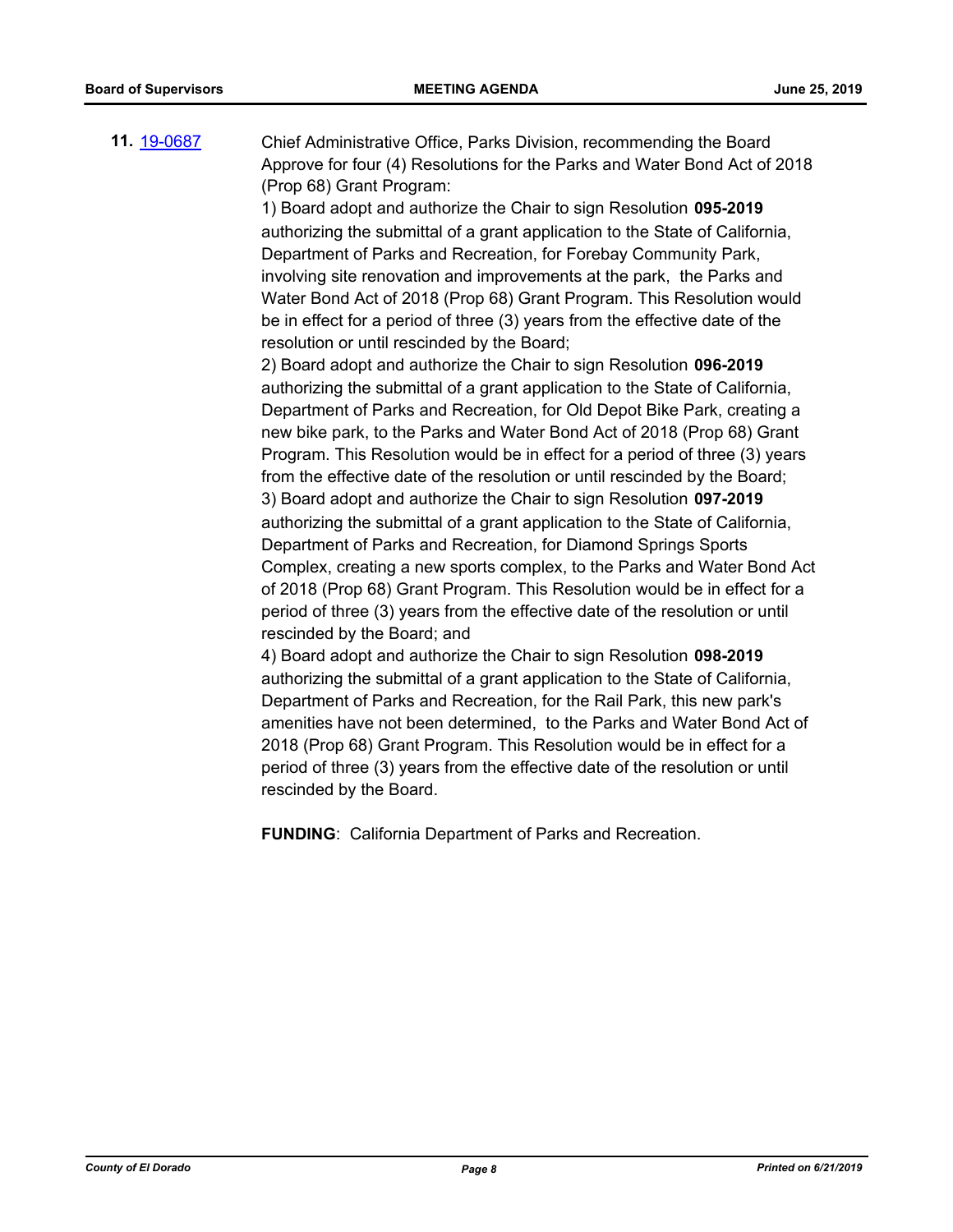**12.** [19-0812](http://eldorado.legistar.com/gateway.aspx?m=l&id=/matter.aspx?key=26135) Chief Administrative Office, Parks Division, recommending the Board: 1) Approve and authorize the Chair to sign Amendment I to Agreement for Services 2072 (Number 3947 in FENIX) with Whitney Environmental Consulting, Inc., doing business as Foothill Associates, to assign all services provided under the scope of the agreement to provide regulatory consulting for the permitting of the Sacramento Placerville Transportation Corridor and El Dorado Natural Trail to Helix Environmental Planning, Inc. as Helix has recently acquired Whitney Environmental Consulting, Inc., with no changes to the scope, term, or not-to-exceed amount; and 2) Authorize the Purchasing Agent, or designee, to execute further documents relating to Agreement for Services 2072, including amendments which do not increase the maximum dollar amount or term of the Agreement, and contingent upon approval by County Counsel and Risk Management.

**FUNDING:** Accumulative Capital Outlay Fund.

**13.** [19-0792](http://eldorado.legistar.com/gateway.aspx?m=l&id=/matter.aspx?key=26115) County Counsel recommending the Board authorize the Chair to sign an Agreement for Legal Services between El Dorado County and Abbott & Kindermann, Inc. for legal services pertaining to EIR review and CEQA compliance for various specific plans (Lime Rock Valley Specific Plan SP12-0001 (G3 Enterprises, Inc.), Central El Dorado Hills Specific Plan SP12-0002 (Serrano Associates, LLC), Village of Marble Valley Specific Plan SP12-0003 (Marble Valley Company, LLC) (collectively referred to herein as the "Specific Plans"), Agreement Number 4089. The term of the agreement is for 3 years beginning July 1, 2019 and ending June 30, 2022, and shall not exceed \$150,000.

> **FUNDING:** Applicant funded (G3 Enterprises, Inc., Serrano Associates, LLC, and Marble Valley Company, LLC).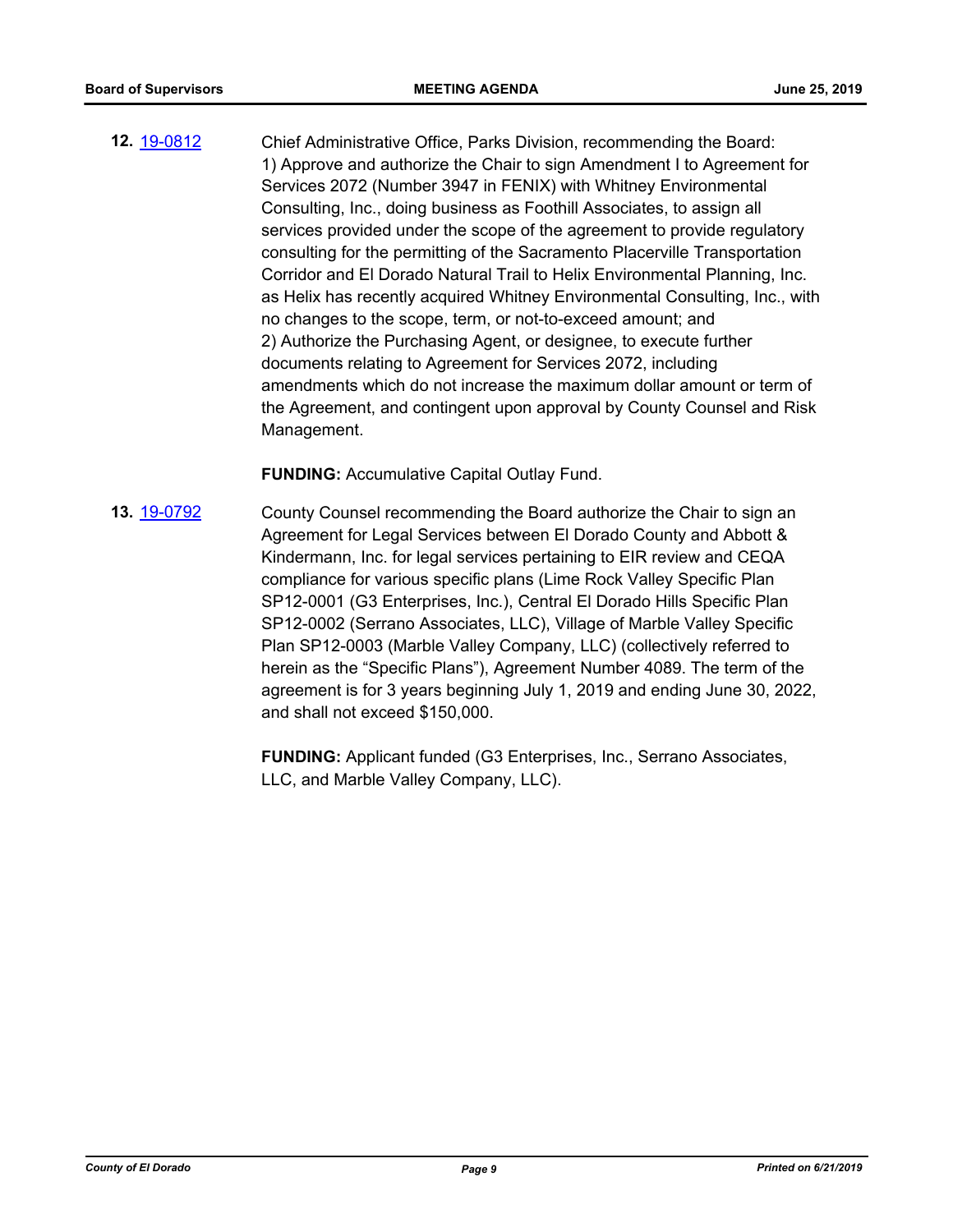| 14. 19-0908 | Elections Department recommending the Board:<br>1) Approve and authorize the Board Chair to sign contract 4081 with<br>Runbeck Election Systems for the purchase of a new inbound<br>envelope/ballot sorting system for an amount not to exceed \$317,491,<br>including system purchase of \$227,491 in year one, plus associated<br>annual maintenance and support of \$30,000 per year starting in year two,<br>for the four year term July 1, 2019 through June 30, 2023;<br>2) Approve and authorize the addition of the envelope/ballot sorting system<br>to the Fixed Asset list for the FY 2019-20 Board approved Recommended<br>Budget; and<br>3) Approve and authorize the Purchasing Agent, or designee, to execute<br>further documents relating to contract 4081, including amendments that do<br>not increase the maximum dollar amount or term of the Agreement, and<br>contingent upon approval by County Counsel and Risk Management. |
|-------------|-------------------------------------------------------------------------------------------------------------------------------------------------------------------------------------------------------------------------------------------------------------------------------------------------------------------------------------------------------------------------------------------------------------------------------------------------------------------------------------------------------------------------------------------------------------------------------------------------------------------------------------------------------------------------------------------------------------------------------------------------------------------------------------------------------------------------------------------------------------------------------------------------------------------------------------------------------|
|             | <b>FUNDING:</b> Funding to be provided in this order, and will likely be a<br>combination of: State Prop 41 Bonds for Modern Voting Equipment,<br>Federal HAVA 301 Funds, State AB1824 Funds with up to 50% General<br>Fund match.                                                                                                                                                                                                                                                                                                                                                                                                                                                                                                                                                                                                                                                                                                                    |
| 15. 19-0904 | Elections Department recommending the Board:<br>1) Approve and authorize the Chair to sign Agreement 3958 with<br>Dominion Voting Systems for the purchase of a new voting system,<br>including Ballot on Demand mobile ballot printing, for an amount not to<br>exceed \$866,505, including system purchase of \$574,225 in year one,<br>plus associated annual maintenance and support of \$69,863 per year<br>starting in year two, for a five year term of July 1, 2019 through June 30,<br>2024; and<br>2) Approve and authorize the Purchasing Agent, or designee, to execute<br>further documents relating to Agreement 3958, including amendments that<br>do not increase the maximum dollar amount or term of the Agreement, and<br>contingent upon approval by County Counsel and Risk Management.                                                                                                                                          |
|             | <b>FUNDING:</b> State AB1824 Funds with up to 50% General Fund match.                                                                                                                                                                                                                                                                                                                                                                                                                                                                                                                                                                                                                                                                                                                                                                                                                                                                                 |
| 16. 19-0874 | Human Resources Department recommending the Board adopt and<br>authorize the Chair to sign:<br>1) The negotiated Letter of Agreement to the Memorandum of<br>Understanding between the County of El Dorado and El Dorado County<br>Employees' Association, Local No. 1 representing the General,<br>Professional, and Supervisory bargaining units; and<br>2) The negotiated Letter of Agreement to the Memorandum of<br>Understanding between the County of El Dorado and El Dorado County<br>Probation Officers Association representing the Probation bargaining unit.                                                                                                                                                                                                                                                                                                                                                                             |

**FUNDING:** General Fund.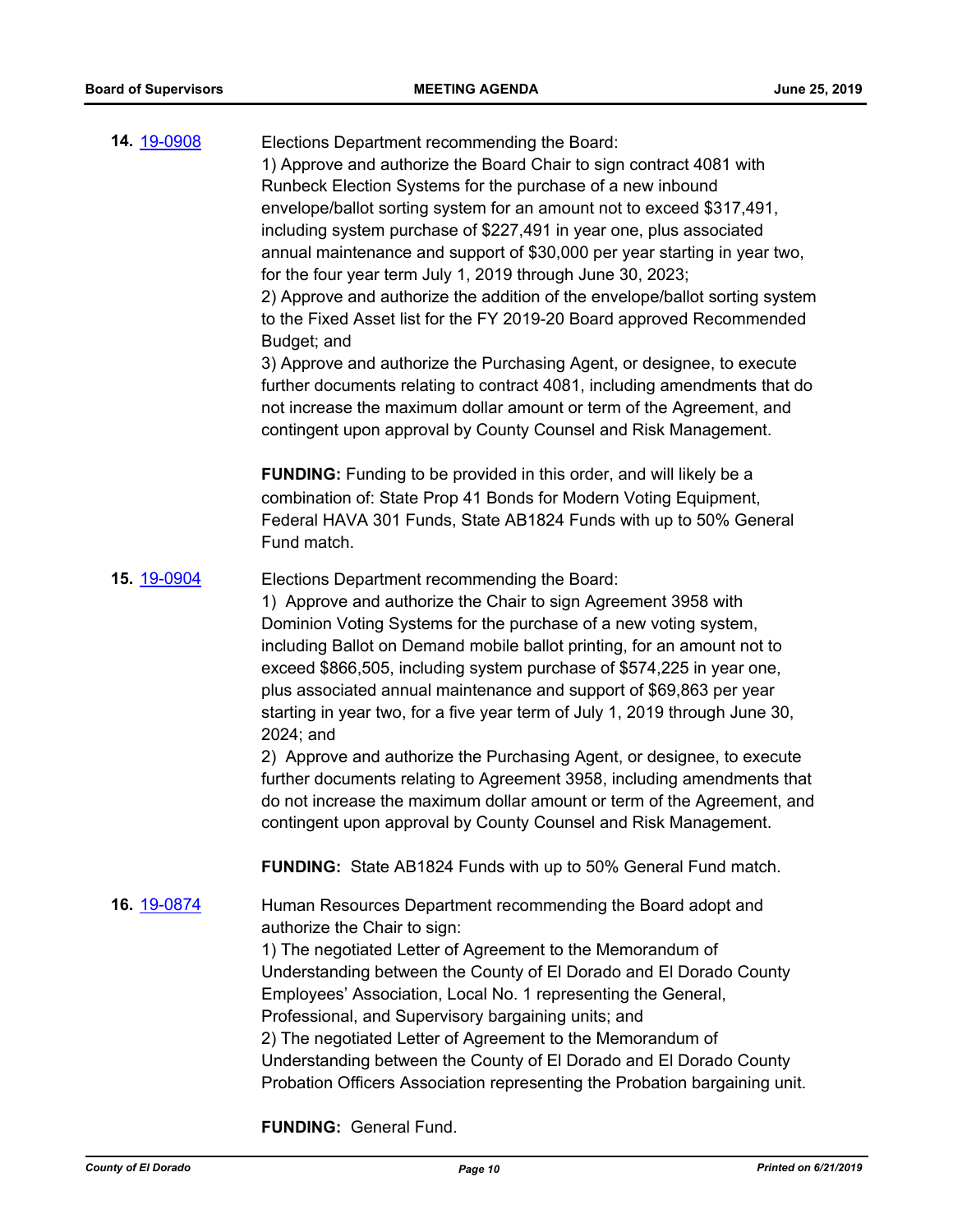**17.** [19-0889](http://eldorado.legistar.com/gateway.aspx?m=l&id=/matter.aspx?key=26212) Information Technologies and Treasurer-Tax Collector recommending the Board approve and authorize the Chair to sign a budget transfer increasing the Treasurer-Tax Collector appropriations for Information Services (IS) Programming Support by \$180,000 and increasing the Information Technologies IS Programming Support revenue by \$180,000, due to higher than anticipated Fiscal Year 2018-2019 programmer work needed and completed.

#### **FUNDING:** General Fund.

**18.** [19-0932](http://eldorado.legistar.com/gateway.aspx?m=l&id=/matter.aspx?key=26255) Recorder-Clerk recommending the Board approve the continued use of perpetual agreement 359 (183-S1811) with BMI Imaging Systems, Inc. for the provision of document conversion, imaging, archival and data hosting services for Fiscal Year 2018-2019 and Fiscal Year 2019-2020.

**FUNDING:** Micrographics Special Revenue Fund.

**19.** [19-0521](http://eldorado.legistar.com/gateway.aspx?m=l&id=/matter.aspx?key=25842) Registrar of Voters recommending the Board: 1) Approve and authorize the Purchasing Agent to sign the First Amendment to perpetual Agreement for services (FENIX 3956) with Granicus LLC, formerly SouthTech Systems Inc., for annual maintenance and technical support of the Department's Statement of Economic Interest filing system; and 2) Approve and authorize the continued use of perpetual Agreement for

services FENIX 3956 with Granicus LLC, for Fiscal Year 2018-2019 and Fiscal Year 2019-2020 payment for services.

**FUNDING:** General Fund.

**20.** [19-0961](http://eldorado.legistar.com/gateway.aspx?m=l&id=/matter.aspx?key=26284) Registrar of Voters recommending the Board declare the results of the official canvass of the June 4, 2019 Senate District 1 Special General Election conducted by the Election Department.

**FUNDING:** General Fund.

**21.** [19-0796](http://eldorado.legistar.com/gateway.aspx?m=l&id=/matter.aspx?key=26119) Treasurer-Tax Collector, Revenue Recovery Division, recommending the Board discharge the relevant departments and department heads from further accountability to collect the debts listed on the attached Discharge of Accountability Report in the amount of \$58,235.20, pursuant to Government Code Sections 25257 through 25259. Some of these debts date back to July 25, 2005, and are uncollectible due to expiration of statute of limitations, death or bankruptcy, and consequently are unlikely to be collected.

**FUNDING:** N/A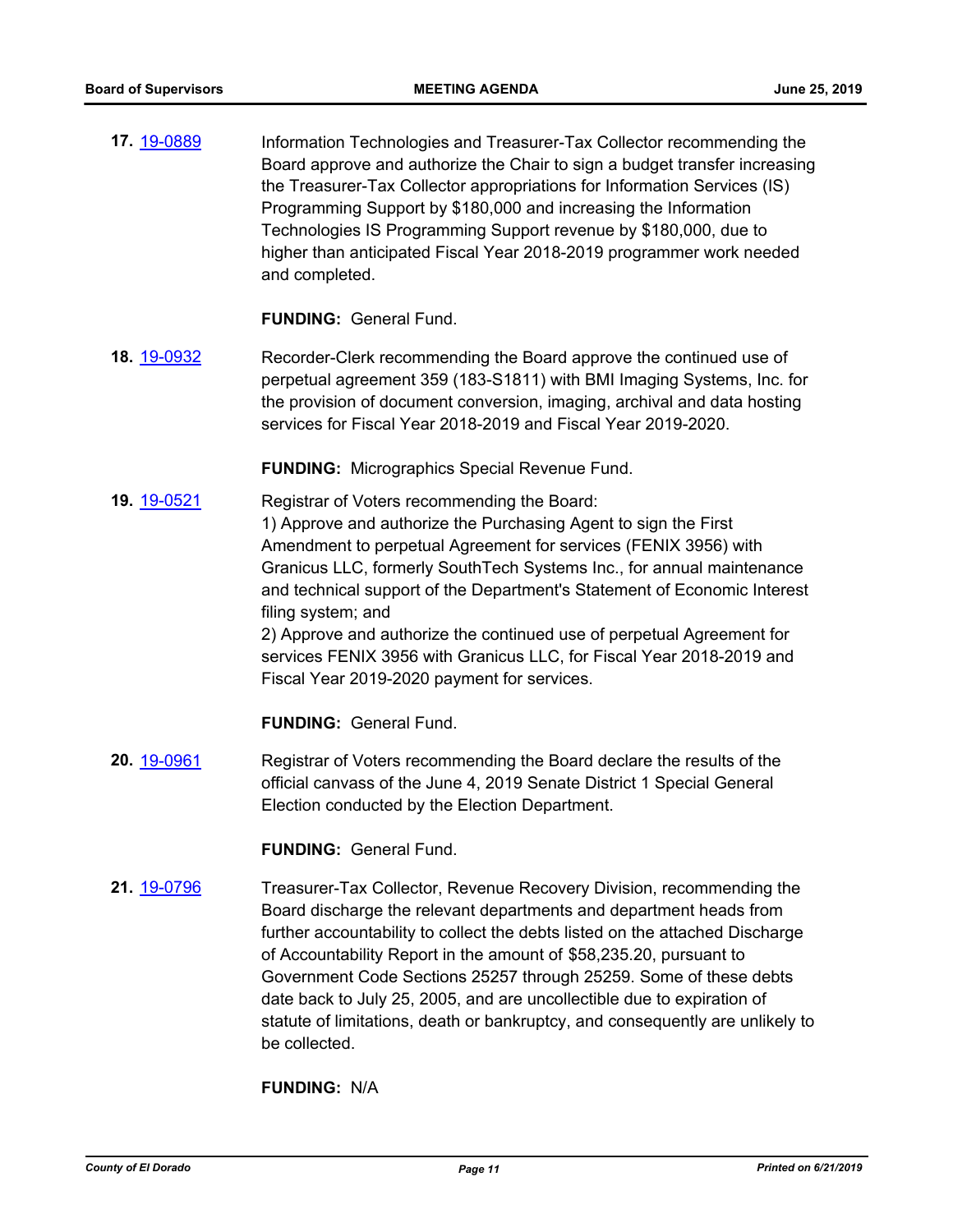#### **HEALTH AND HUMAN SERVICES - CONSENT ITEMS**

**22.** [19-0728](http://eldorado.legistar.com/gateway.aspx?m=l&id=/matter.aspx?key=26050) Health and Human Services Agency recommending the Board approve and authorize the Chair to sign a Budget Transfer Request, amending the Fiscal Year 2018-2019 Adopted Budget, increasing the General Fund contribution and appropriations for the California Children's Services program in the amount of \$100,000; and decreasing the General Fund contributions and appropriations to the County Medical Services Program and Emergency Medical Services programs by \$100,000. (4/5 vote required)

#### **FUNDING:** General Fund.

**23.** [19-0742](http://eldorado.legistar.com/gateway.aspx?m=l&id=/matter.aspx?key=26064) Health and Human Services Agency recommending the Board: 1) Approve and authorize the Chair to sign the attached Budget Transfer Request to process the Transient Occupancy Tax (TOT) allocation for Fiscal Year 2018-2019 (based on Fiscal Year 2017-2018 TOT actuals) to Veteran Affairs Commission approved projects, decreasing the General Fund Contribution for Special Projects by \$205,770, and increasing the Veteran Affairs Special Revenue Fund by \$205,770 (4/5 vote required); 2) Approve and authorize the Purchasing Agent, or designee, to execute eight (8) Agreements; 3978, 3979, 3981, 3982, 3986, 3987, 3988, and 3989 to distribute the Fiscal Year 2018-2019 Transient Occupancy Tax funds as recommended by the Veteran Affairs Commission; and 3) Authorize the Purchasing Agent, or designee, to execute further documents relating to Agreements 3978, 3979, 3981, 3982, 3986, 3987, 3988, and 3989, including amendments that do not increase the maximum dollar amount or term of the Agreement, and contingent upon approval by County Counsel and Risk Management.

**FUNDING:** 100% Transient Occupancy Tax / General Fund.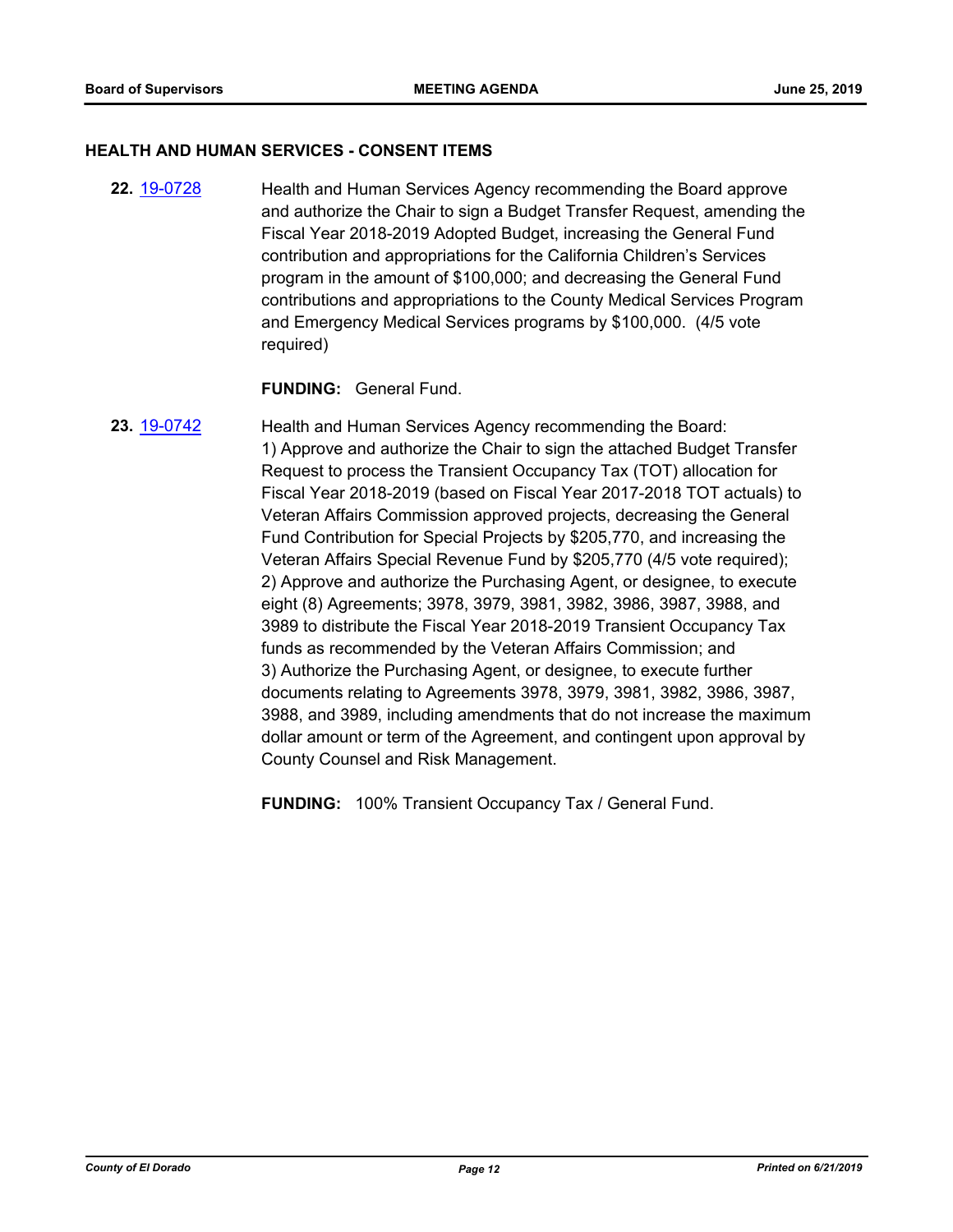**24.** [19-0814](http://eldorado.legistar.com/gateway.aspx?m=l&id=/matter.aspx?key=26137) Health and Human Services Agency recommending the Board: 1) Authorize the Chair to execute non-financial Space Use Agreement 4021 with Maximus, Inc., effective upon execution and continuing until terminated by one of the parties thereto. This non-financial Agreement is for use of County workspace by Maximus, Inc. to assist the County with facilitation of the Health Care Options program under the California Department of Health Care Services' Medi-Cal Managed Care Division; 2) Terminate current Space Use Agreement 140 (068-O1411) upon execution of Agreement 4021; and 3) Authorize the Purchasing Agent, or designee, to execute further documents relating to Space Use Agreement 4021, including amendments

which neither change the non-financial status of this Agreement, nor term of the Agreement, and contingent upon approval by County Counsel and Risk Management.

**FUNDING:** No funding associated with this non-financial Space Use Agreement.

**25.** [19-0921](http://eldorado.legistar.com/gateway.aspx?m=l&id=/matter.aspx?key=26244) Health and Human Services Agency recommending the Board: 1) Approve and authorize the Chair to sign Agreement for Services 4002 with New Morning Youth and Family Services, Inc. for the provision of emergency shelter care services on an "as requested" basis, with a maximum contractual obligation of \$200,000, for the term of three years effective upon execution; and 2) Authorize the Purchasing Agent, or designee, to execute further

documents relating to Agreement for Services 4002, including amendments that do not increase the maximum dollar amount or term of the Agreement and contingent upon approval by County Counsel and Risk Management.

**FUNDING** Funded with up to 72% Federal and 28% Realignment funds.

**26.** [19-0888](http://eldorado.legistar.com/gateway.aspx?m=l&id=/matter.aspx?key=26211) Health and Human Services Agency recommending the Board, as the Community Action Agency:

1) Approve the 2020-2021 Community Services Block Grant Community Action Plan; and

2) Approve and authorize the Chair to sign the 2020-2021 Program Year Community Action Plan Cover Page and Certification for submittal with the 2020-2021 Community Services Block Grant Community Action Plan to the California Department of Community Services and Development.

**FUNDING:** 100% Federal grant funding.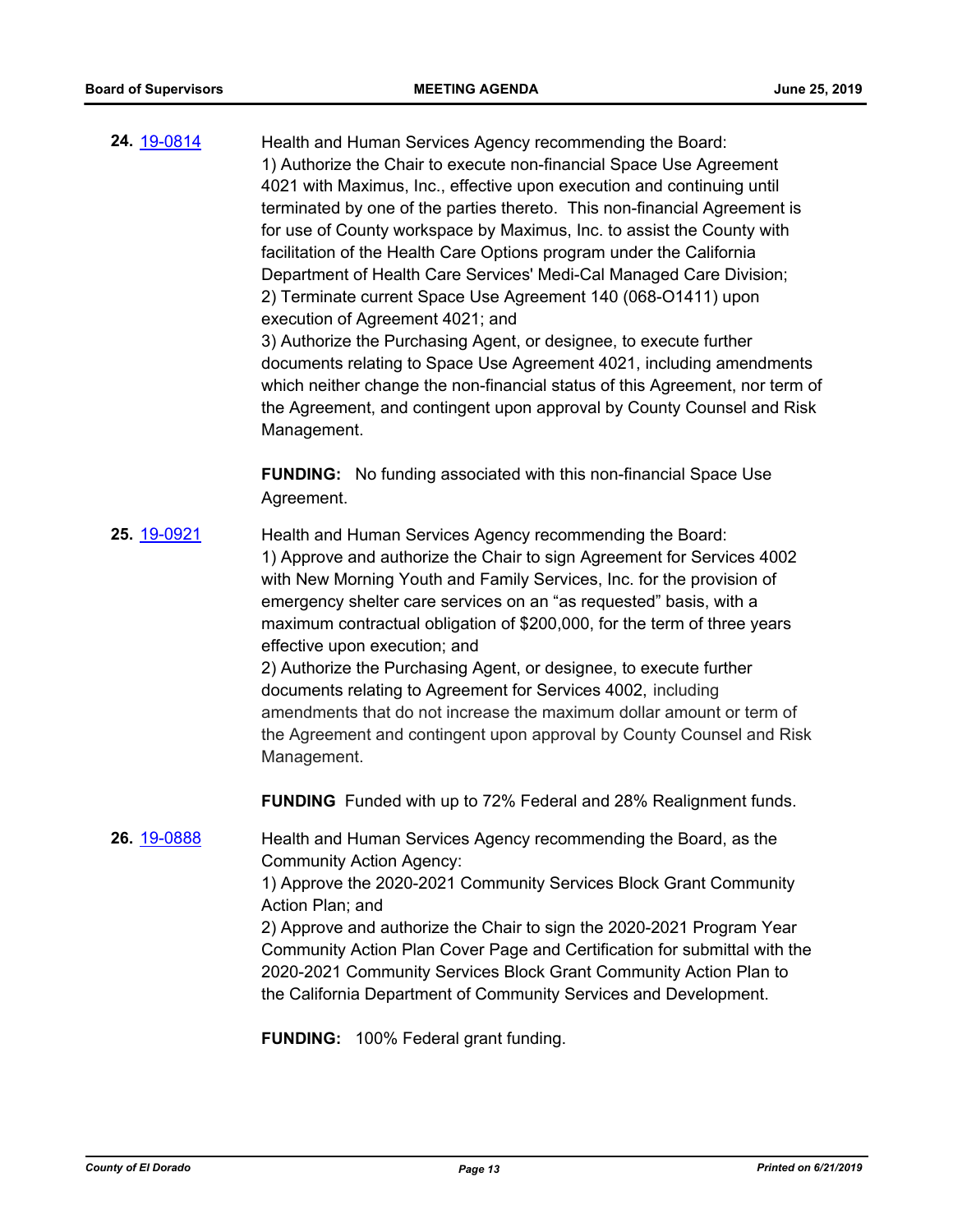**27.** [19-0891](http://eldorado.legistar.com/gateway.aspx?m=l&id=/matter.aspx?key=26214) Health and Human Services Agency recommending the Board adopt and authorize the Chair to sign Resolution **093-2019,** thereby delegating authority to the Health and Human Services Agency (HHSA) Director, or designee, to execute the AARP Foundation's Senior Community Services Employment Program (SCSEP) on-line Host Agency Agreement (non-financial agreement), thereby facilitating continued placement of AARP Foundation SCSEP participants into work experience opportunities within the various programs of the Health and Human Services Agency.

**FUNDING:** AARP - 100% Federal Funding.

**28.** [19-0861](http://eldorado.legistar.com/gateway.aspx?m=l&id=/matter.aspx?key=26184) Library Department recommending the Board: 1) Approve and authorize the Chair to sign Amendment 3 to Funding Agreement 071-F1711 with First 5 El Dorado to replace Section 2: Scope of Work in its entirety, to replace Section 3: Fiscal Provisions in its entirety and to replace Attachments I, II, III, IV and VI; and to increase the amount of the contract by \$7,500 for a total amount not to exceed \$1,082,500 for the existing term ending 6/30/2021; and 2) Authorize the Purchasing Agent, or designee, to execute further documents relating to Agreement for Services 071-F1711, including amendments which do not increase the maximum dollar amount or term of the Agreement, and contingent upon approval by County Counsel and Risk

Management.

**FUNDING:** First 5 El Dorado Grant.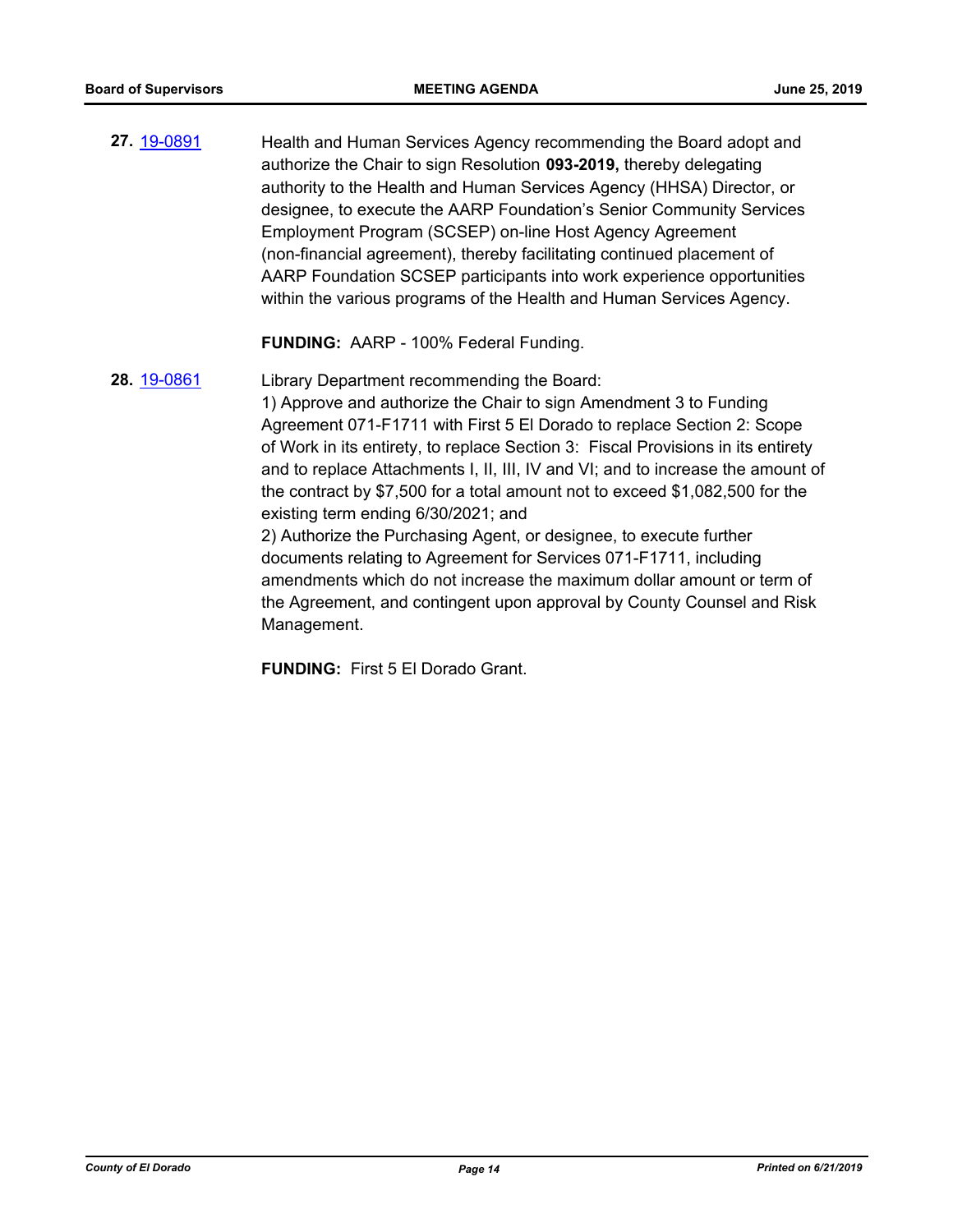#### **LAND USE AND DEVELOPMENT - CONSENT ITEMS**

**29.** [19-0818](http://eldorado.legistar.com/gateway.aspx?m=l&id=/matter.aspx?key=26141) Air Quality Management District (AQMD) recommending the Board, acting as the AQMD Board of Directors: 1) Adopt and authorize the Chair to sign Resolution **092-2019**, approving proposed revised Rule 523-1 Federal Non-Attainment New Source Review ("Rule"); and 2) Direct staff to forward the Rule to the California Air Resources Board for transmittal to the U.S. Environmental Protection Agency as a revision to the State Implementation Plan, replacing the previous 2016 version of Rule 523-1. **FUNDING:** None required. **30.** [19-0409](http://eldorado.legistar.com/gateway.aspx?m=l&id=/matter.aspx?key=25730) Air Quality Management District (AQMD) recommending the Board, acting as the AQMD Board of Directors, approve and authorize the Chair to sign

**FUNDING:** Permit revenues, State surcharge fees, Grants.

budget for the El Dorado County AQMD. (Cont. 6/4/2019, Item 39)

Resolution **104-2019** adopting the Fiscal Year 2019-2020 recommended

**31.** [19-0528](http://eldorado.legistar.com/gateway.aspx?m=l&id=/matter.aspx?key=25849) Department of Transportation recommending the Board: 1) Approve and authorize the Chair to sign the First Amendment to Agreement for Services 2798 with the Tahoe Resource Conservation District, extending the Agreement term from December 31, 2019, to May 31, 2020, and changing personnel and department titles in the Notice to Parties section, with no change to the scope of work or the not-to-exceed amount; and 2) Authorize the Department of Transportation Director to execute any

future amendments or modifications that do not increase the awarded Grant amount of \$113,500.

**FUNDING:** California Tahoe Conservancy - Proposition 1 Grant Program (100%).

**32.** [19-0900](http://eldorado.legistar.com/gateway.aspx?m=l&id=/matter.aspx?key=26223) Department of Transportation recommending the Board approve and authorize the Clerk of the Board to reduce Performance Bond 0702224 pertaining to Serrano - Village J6 Phase 2, Unit 3, TM 13-1511, from \$2,712,773.68 to \$1,058,202.79, representing 100% of the total remaining improvements. This amount guarantees against any defective work, labor done, or defective materials furnished.

**FUNDING:** Developer Funded.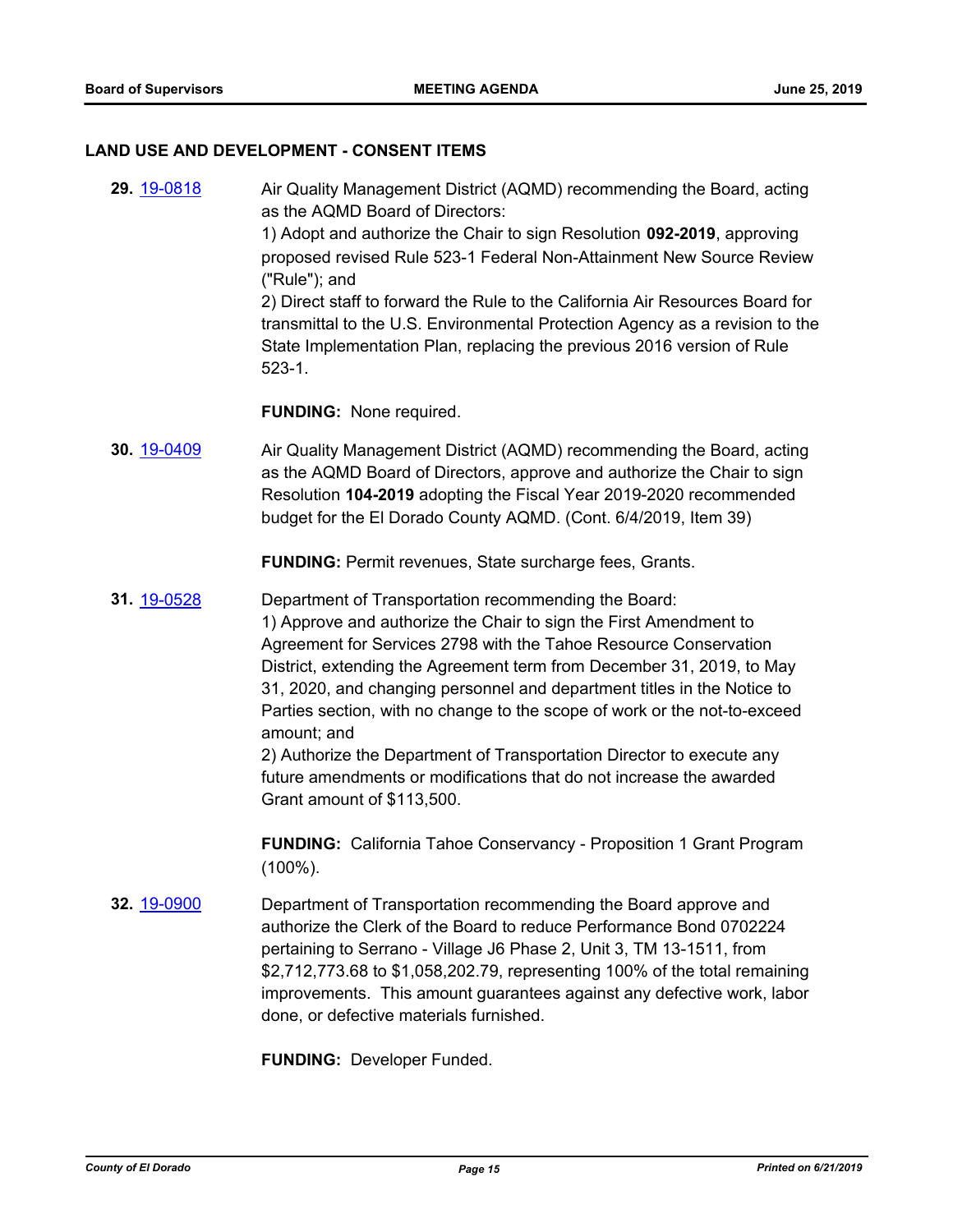#### **33.** [19-0461](http://eldorado.legistar.com/gateway.aspx?m=l&id=/matter.aspx?key=25782)

Planning and Building Department, Planning Services Division, Current Planning Unit, recommending the Board approve the following agreements for on-call land use planning services:

1) Make findings that it is more feasible and economical to engage outside consultants to assist the County with current planning and land use entitlement services on an as needed basis in accordance with Section 3.13.030 - Procedure of Chapter 3.13 (Contracting out) of Title 3 (Revenue and Finance), in the County Code of Ordinances;

2) Approve and authorize the Chair to sign Agreement 3801 with Michael Baker International in an amount not to exceed \$650,000 for a term of three years; and

3) Approve and authorize the Chair to sign Agreement 3802 with Dudek in an amount not to exceed \$150,000 for a term of three years.

**FUNDING:** General Fund, reimbursed by Developer Funds.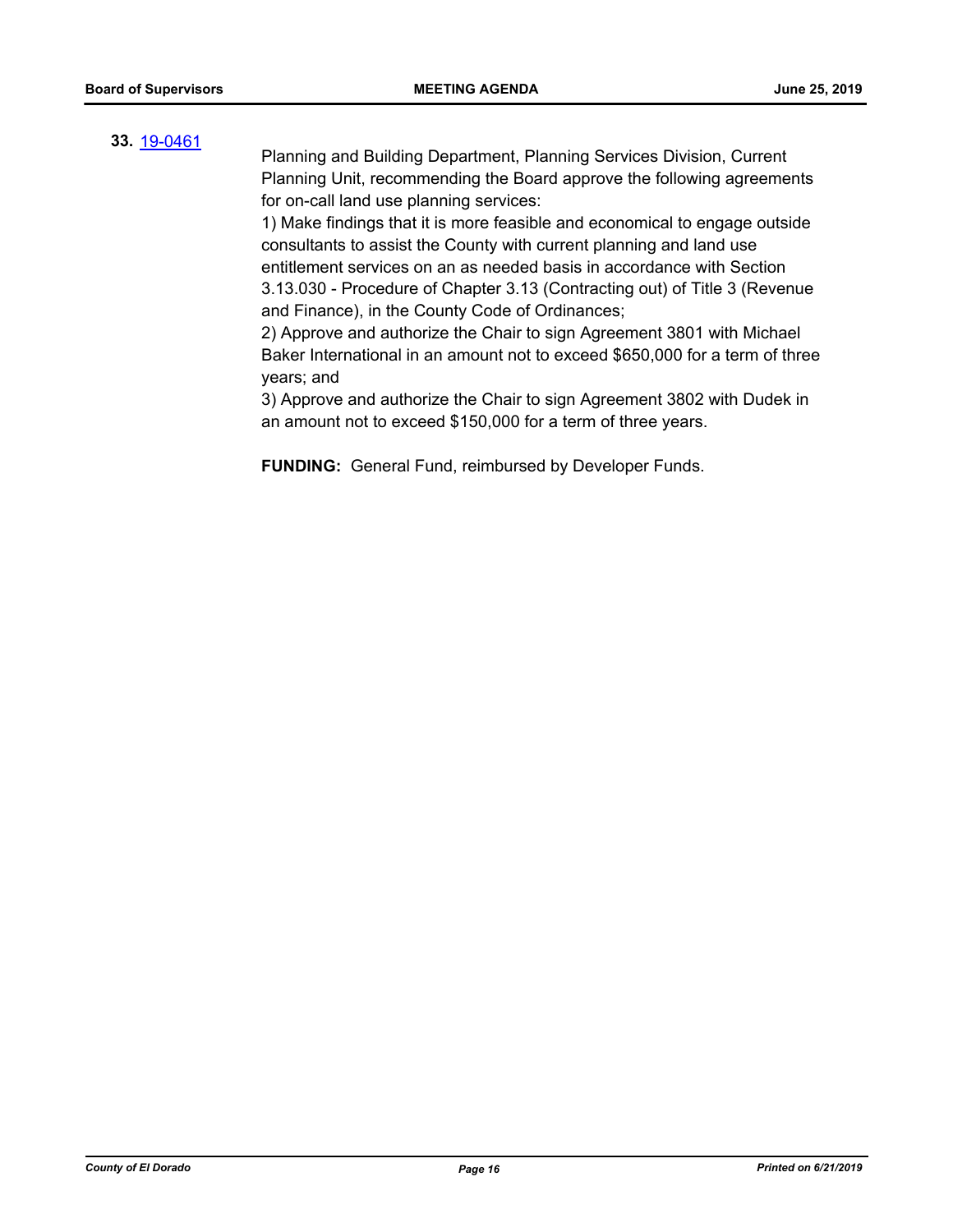#### **LAW AND JUSTICE - CONSENT ITEMS**

**34.** [19-0931](http://eldorado.legistar.com/gateway.aspx?m=l&id=/matter.aspx?key=26254) District Attorney recommending the Board approve and authorize the continuation of perpetual agreements and software licenses with the following:

> 1) Authorize the District Attorney to sign Amendment II to Department of Justice, Agreement 01-098-01(139-S0611), for laboratory analysis at an estimated annual amount of \$35,000;

2) Accurint, Agreement 581-S1210, to conduct public and commercial database searches for attorneys and investigators, at an estimated annual amount of \$10,080;

3) Constellation Justice Systems, Agreement 317-S0111 for case tracking, document production, scheduling, management and operational reporting, legal support and research tracking, as well as victim/witness services for the annual not-to-exceed amount of \$100,000;

4) Lexipol, LLC, Agreement 043-S1611, Amendment II for policy manual update guidance based on the latest changes in federal and state statutes, regulations, best practices and case law for the annual not-to-exceed amount of \$2,750;

5) TransUnion Risk and Alternative Data Solutions, Inc. for a TLOXP access subscription for the purpose of investigative research in the estimated annual amount of \$1,900; and

6) Vidanyx for the provision of a cloud-based child advocacy center video management software subscription in the annual estimated amount of \$3,259.

**FUNDING:** General Fund and Non-General Fund / Children's Advocacy Centers of California.

**35.** [19-0939](http://eldorado.legistar.com/gateway.aspx?m=l&id=/matter.aspx?key=26262) District Attorney recommending the Board approve and authorize the execution of perpetual agreement 4071 with CALICO - CACC, Children's Advocacy Centers of California, for the ongoing usage fees for the Collaborate Case Management system, a cloud software developed by Network Ninja.

**FUNDING:** N/A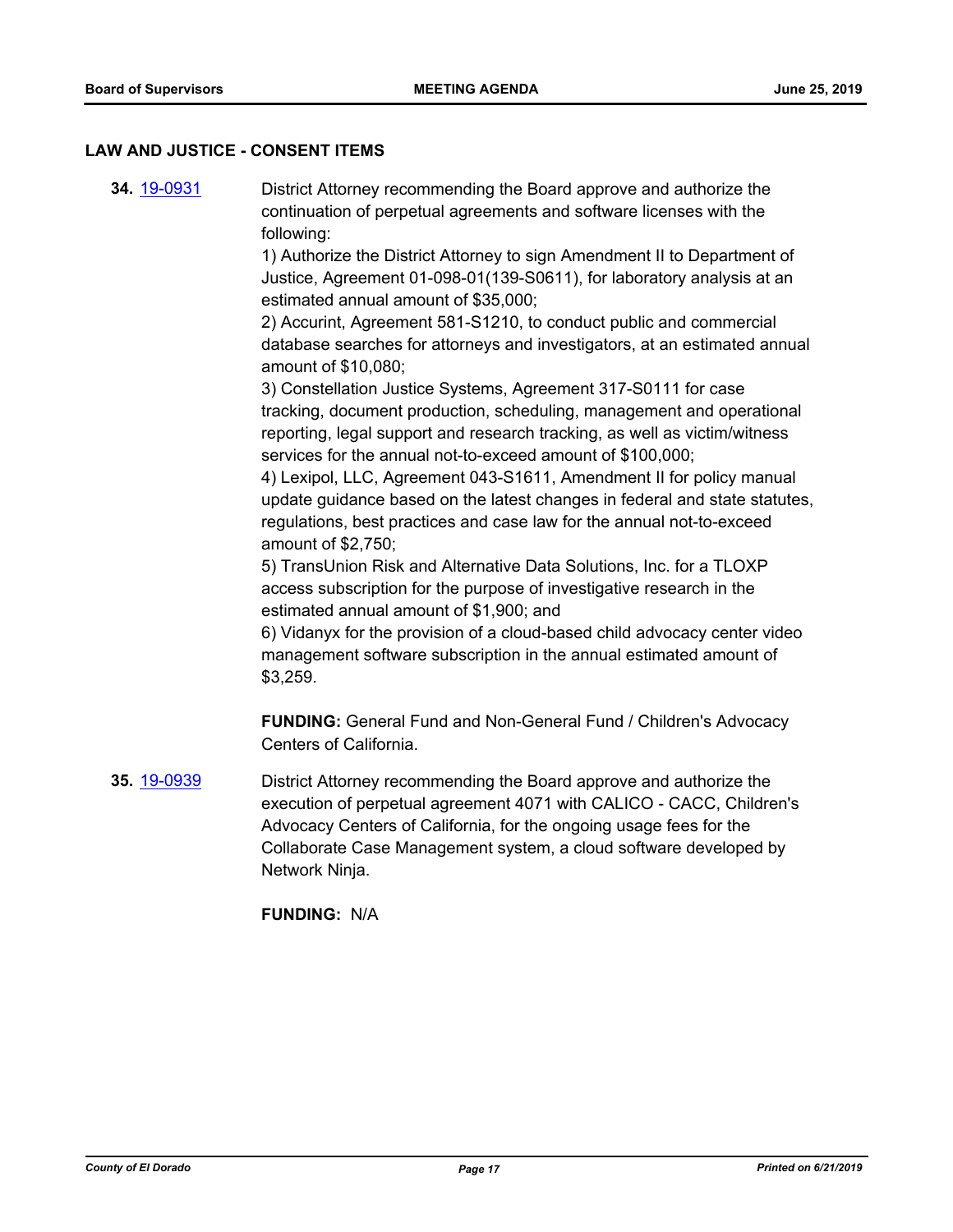| 36. 19-0941 | Probation Department, through the Community Corrections Partnership,        |
|-------------|-----------------------------------------------------------------------------|
|             | recommending the Board:                                                     |
|             | 1) Approve a request for an additional \$10,000 in budget appropriations in |
|             | Fiscal Year 2018-2019 for the Probation Department contracted services      |
|             | Electronic Monitoring Program services; and                                 |
|             | 2) Approve a budget transfer to increase revenues and appropriations in     |
|             | the Probation Department and increase operating transfers out in the        |
|             |                                                                             |

Community Corrections special revenue fund budget. (4/5 vote required)

**FUNDING:** Community Corrections Partnership (AB109) fund balance.

# **END CONSENT CALENDAR**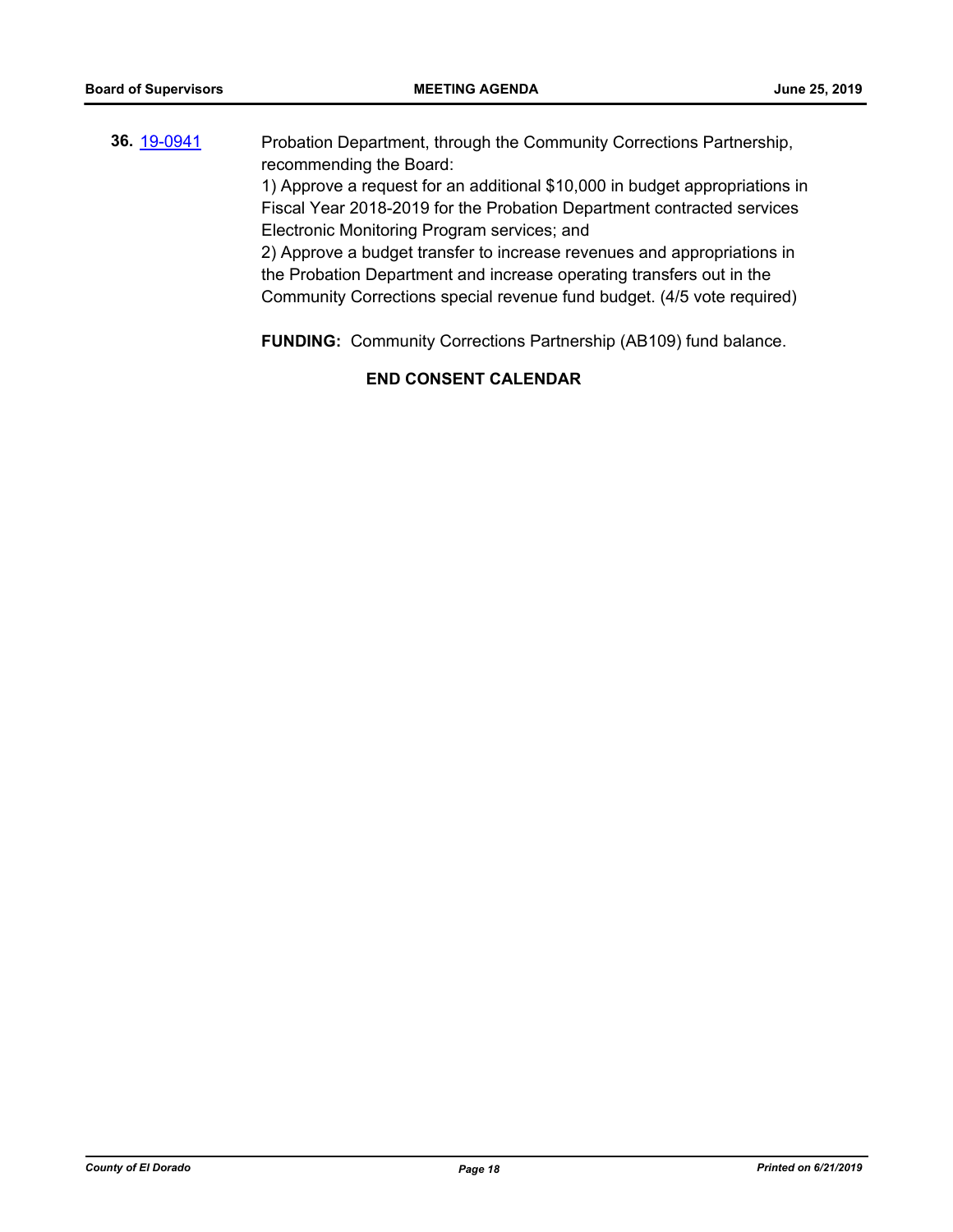# **DEPARTMENT MATTERS (Items in this category may be called at any time)**

| 37. 19-0539 | El Dorado County Fish and Game Committee, in collaboration with the<br>Clerk of the Board, recommending the Board;<br>1) Adopt and authorize the Chair to sign Ordinance 5103 to repeal County<br>Ordinance Code Article XII. Fish and Game Committee, Chapter 2.20.820<br>et. seq. (Ordinances 550, 1017, and 3359, respectively) in support of<br>Good Governance Objective 2.1 which directs staff to review all<br>ordinances;<br>2) Approve and authorize the Chair to sign Resolution 103-2019 to change<br>the name of the committee from Fish and Game Committee to Fish and<br>Wildlife Commission in addition to other relatively minor modifications and<br>thereby enabling the commission's uninterrupted service as an advisory<br>body; and<br>3) Waive full reading of the ordinance by the Clerk of the Board, read by<br>title only, and return to the Board on July 16, 2019 for Final Passage<br>(Second Reading). (Est. Time: 5 Min.) (Cont. 6/11/19 Item 31) |
|-------------|------------------------------------------------------------------------------------------------------------------------------------------------------------------------------------------------------------------------------------------------------------------------------------------------------------------------------------------------------------------------------------------------------------------------------------------------------------------------------------------------------------------------------------------------------------------------------------------------------------------------------------------------------------------------------------------------------------------------------------------------------------------------------------------------------------------------------------------------------------------------------------------------------------------------------------------------------------------------------------|
| 38. 19-0967 | Supervisor's Frentzen and Hidahl recommending the Board direct<br>appropriate staff to:<br>1) Explore the feasibility of adding a member of the Board of Supervisors<br>as a voting member and a second Board member to serve as an alternate<br>on the Veterans Affairs Commission;<br>2) Evaluate the feasibility of repealing the Veterans Affairs Commission<br>ordinance and establish the commission by way of a Board Resolution;<br>and<br>3) Return to the Board with recommendations. (Est. Time: 15 Min.)                                                                                                                                                                                                                                                                                                                                                                                                                                                               |
| 39. 19-0930 | Health and Human Services Agency (HHSA) recommending the Board<br>discharge the HHSA Director from further accountability to collect the debts<br>identified on the attached Discharge of Accountability Report in the amount<br>of \$2,741,037.30 pursuant to Government Code Sections 25257 through<br>25259, for the period 2010 through 2018. (Est. Time: 5 Min.)                                                                                                                                                                                                                                                                                                                                                                                                                                                                                                                                                                                                              |
|             |                                                                                                                                                                                                                                                                                                                                                                                                                                                                                                                                                                                                                                                                                                                                                                                                                                                                                                                                                                                    |

# **FUNDING:** N/A

**Health and Human Services Agency is recommending this matter be Continued off Calendar.**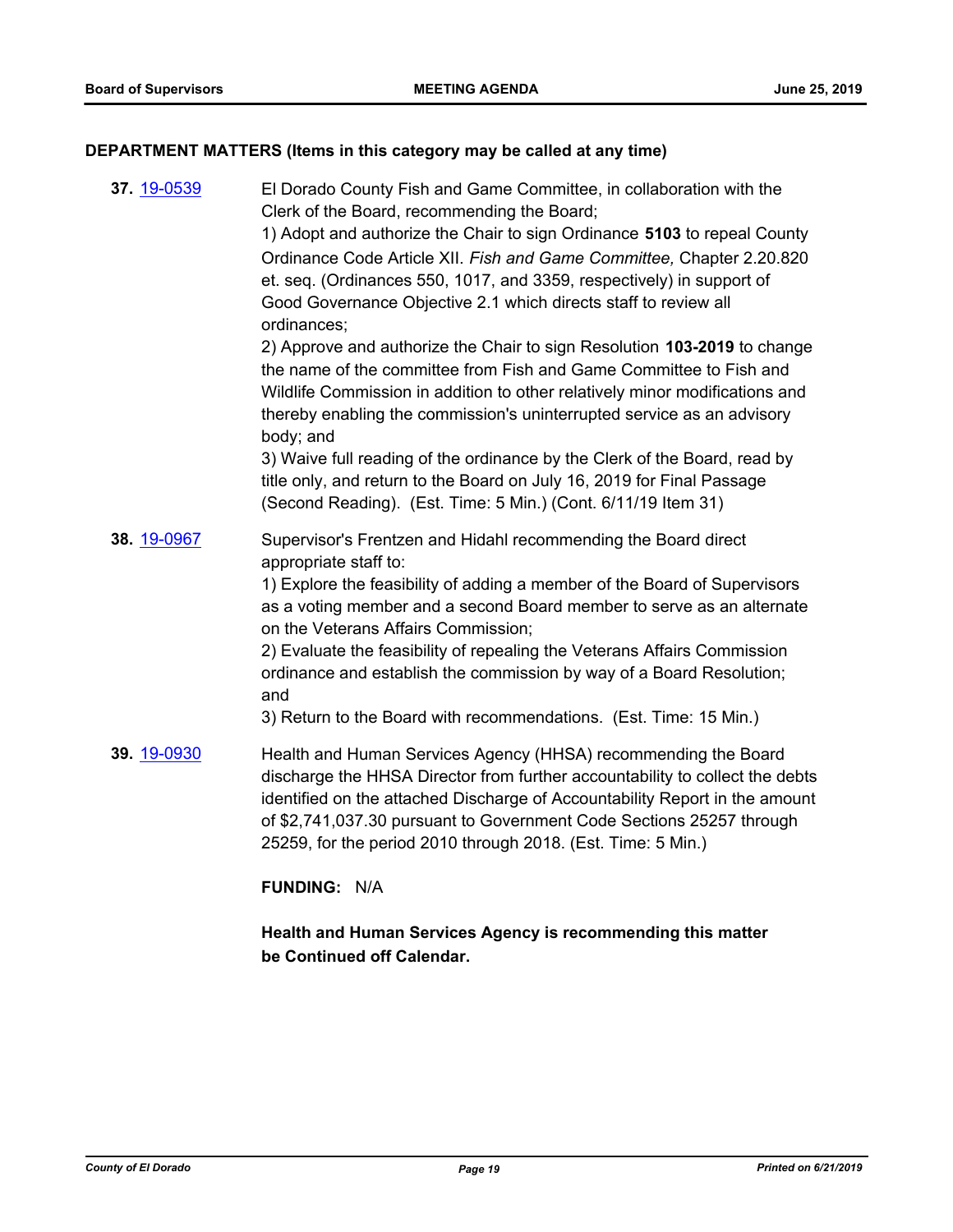**40.** [19-0950](http://eldorado.legistar.com/gateway.aspx?m=l&id=/matter.aspx?key=26273) Chief Administrative Office recommending the Board consider the Draft Board of Supervisors Response to the 2018-2019 Grand Jury Report 18-01, Moving Forward in El Dorado County Fire Service Sustainability, issued April 19, 2019; providing any final direction to staff regarding any changes to include with the Final Response for this report; recommending approval of the report as the Final Response and respective letter of transmittal to the Presiding Judge if no changes are recommended. (Est. Time: 15 Min.)

### **FUNDING:** N/A

# **11:00 A.M. - TIME ALLOCATION**

**41.** [19-0918](http://eldorado.legistar.com/gateway.aspx?m=l&id=/matter.aspx?key=26241) HEARING - Environmental Management Department recommending the Board consider the following regarding the solid waste collection rates for Tahoe Truckee Disposal Co., doing business as Tahoe Truckee Sierra Disposal:

> 1) Based on the analysis completed by staff, find that a 6.0% increase to the existing rates be in accordance with the interim year rate setting process as outlined in the Solid Waste Rate Setting Policies and Procedures Manual; and

2) Adopt and authorize the Chair to sign Resolution **094-2019** adjusting the solid waste collection rates for Tahoe Truckee Sierra Disposal franchise area by 6.0% for the 2019 interim year to become effective July 1, 2019. (Est. Time: 20 Min.)

**FUNDING:** User Fees/Franchise Fees. (No Federal Funding)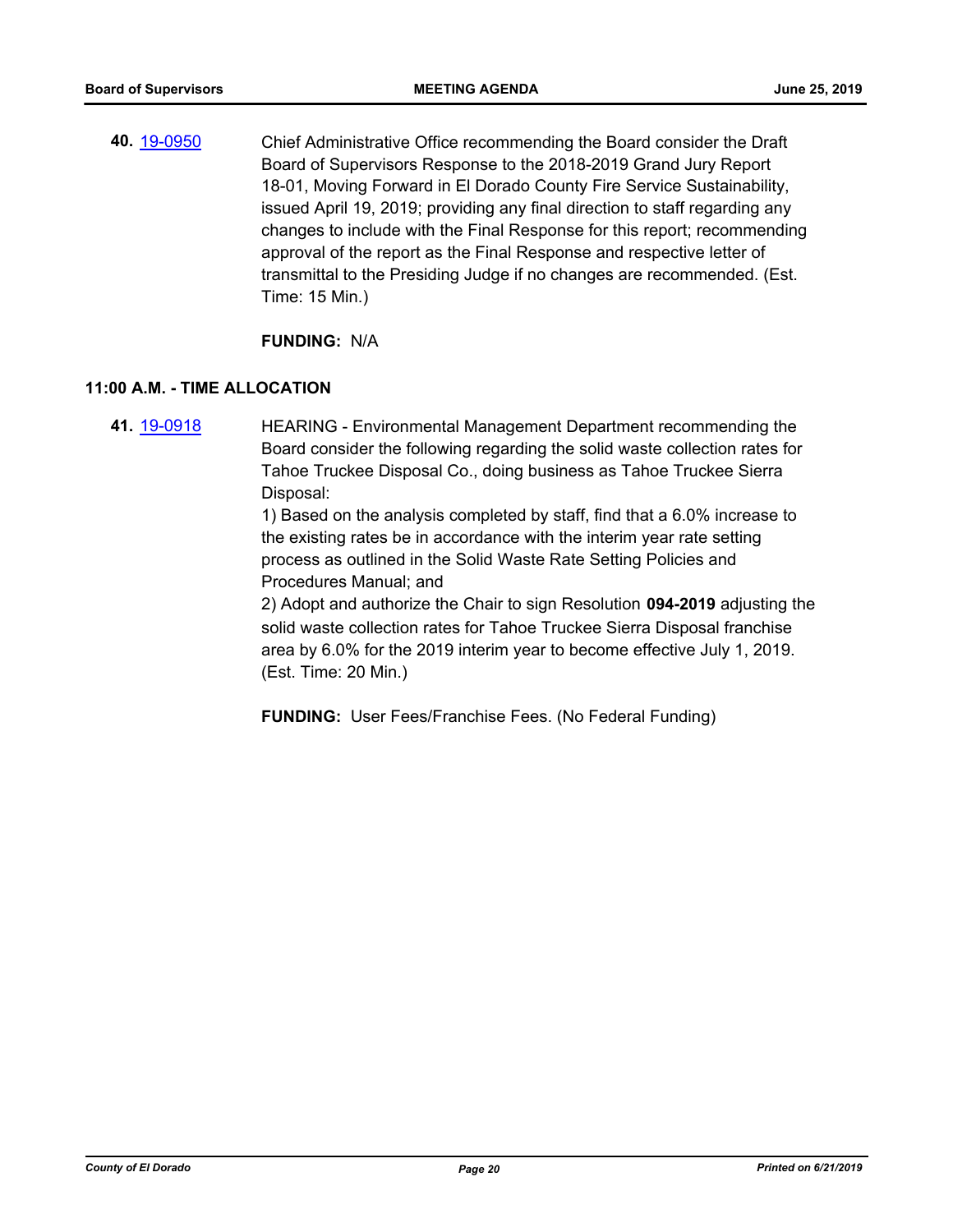**42.** [19-0920](http://eldorado.legistar.com/gateway.aspx?m=l&id=/matter.aspx?key=26243) HEARING - Environmental Management Department recommending the Board consider the following options regarding Material Recovery Facility and solid waste collection rates for Waste Connections of California, Inc., doing business as El Dorado Disposal Service, Franchise Areas A, B, and C:

Option A:

1) Based on the analysis completed by staff, find that a 6.0% increase to the existing rates be in accordance with the interim year rate setting process as outlined in the Solid Waste Rate Setting Policies and Procedures Manual; and

2) Adopt and authorize the Chair to sign Resolution **099-2019** adjusting the Material Recovery Facility rates, and Resolution **100-2019** adjusting the residential and commercial solid waste collection rates for El Dorado Disposal Service, Areas A, B, and C, by 6.0% for the 2019 interim year to become effective July 1, 2019; or Option B:

1) Based on the analysis completed by Crowe LLP, find that in addition to the 6.0% increase to existing rates in accordance with the interim year rate setting process, an additional 2.86% increase to the existing rates be in accordance with the Unforeseen Circumstances section of the Solid Waste Rate Setting Policies and Procedures Manual; and

2) Adopt and authorize the Chair to sign Resolution **101-2019** adjusting the Material Recovery Facility rates, and Resolution **102-2019** adjusting the residential and commercial solid waste collection rates for El Dorado Disposal Service, Areas A, B, and C, by a combined total of 8.86% for the 2019 interim year to be effective July 1, 2019. (Est. Time: 20 Min.)

**FUNDING:** User Fees/Franchise Fees. (No Federal Funding)

**43.** [19-0894](http://eldorado.legistar.com/gateway.aspx?m=l&id=/matter.aspx?key=26217) Ad Hoc Cannabis Committee, in coordination with the Chief Administrative Office, recommending the Board:

> 1) Approve an extension to the deadline to have commercial cannabis applications available to September 30, 2019 due to scheduling and logistical issues; and

2) Approve the release for a request for proposals for satellite services for up-to-date mapping data to track illegal cannabis activities and another for project management services for the commercial cannabis permitting process. (Est. Time: 15 Min.)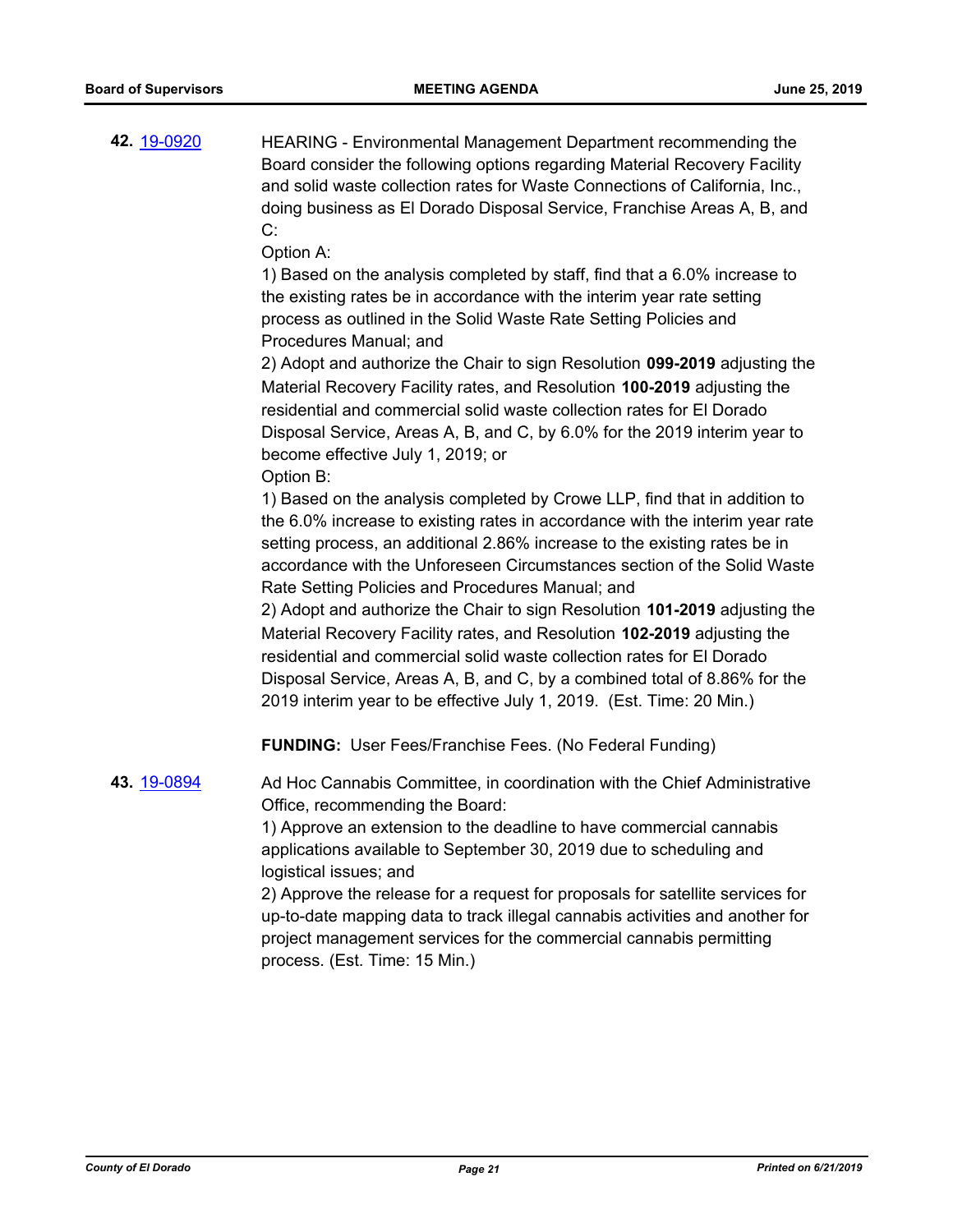**44.** [19-0936](http://eldorado.legistar.com/gateway.aspx?m=l&id=/matter.aspx?key=26259) Health and Human Services Agency (HHSA) recommending the Board: 1) Adopt the County's Mental Health Services Act (MHSA) Fiscal Year (FY) 2019-2020 Annual Update; 2) Approve the following Innovation projects to be submitted to the California Mental Health Services Oversight and Accountability Commission (MHSOAC): and a) Community-Based Engagement and Support Services, more commonly referred to as "Community Hubs." This existing project was approved by the MHSOAC on August 25, 2016. HHSA is recommending proposed modifications to increase the project term by one (1) year (for up to \$1,250,000 in FY 2020-2021) and to increase funding in FY 2019-2020 by up to \$300,000; b) The MHSOAC has contracted with Stanford University to provide technical assistance to counties for the implementation of the "allcove" project, which provides integrated mental health programs for youth to get early mental health care, primary care, early substance use treatment, and other services in support of youth mental health care; c) Innovations to reduce Criminal Justice Involvement of People with Mental Health Needs, a data-driven project. The MHSOAC has already approved this Statewide project, and counties may join the collaborative project; and d) Partnership between Senior Nutrition and Behavioral Health to reach home-bound older adults in need of mental health services (new proposal). 3) Authorize implementation of the MHSA FY 2019-2020 Annual Update through June 30, 2020, or until the FY 2020-2021 through FY 2022-2023 Three-Year Program and Expenditure Plan is adopted by the Board, whichever occurs later. (Est. Time 15 Min.)

> **FUNDING:** State Mental Health Services Act 85%, Federal Grants 13%, AB 109 Realignment/State General Fund 1%, Miscellaneous/Fee-for-Service 1%.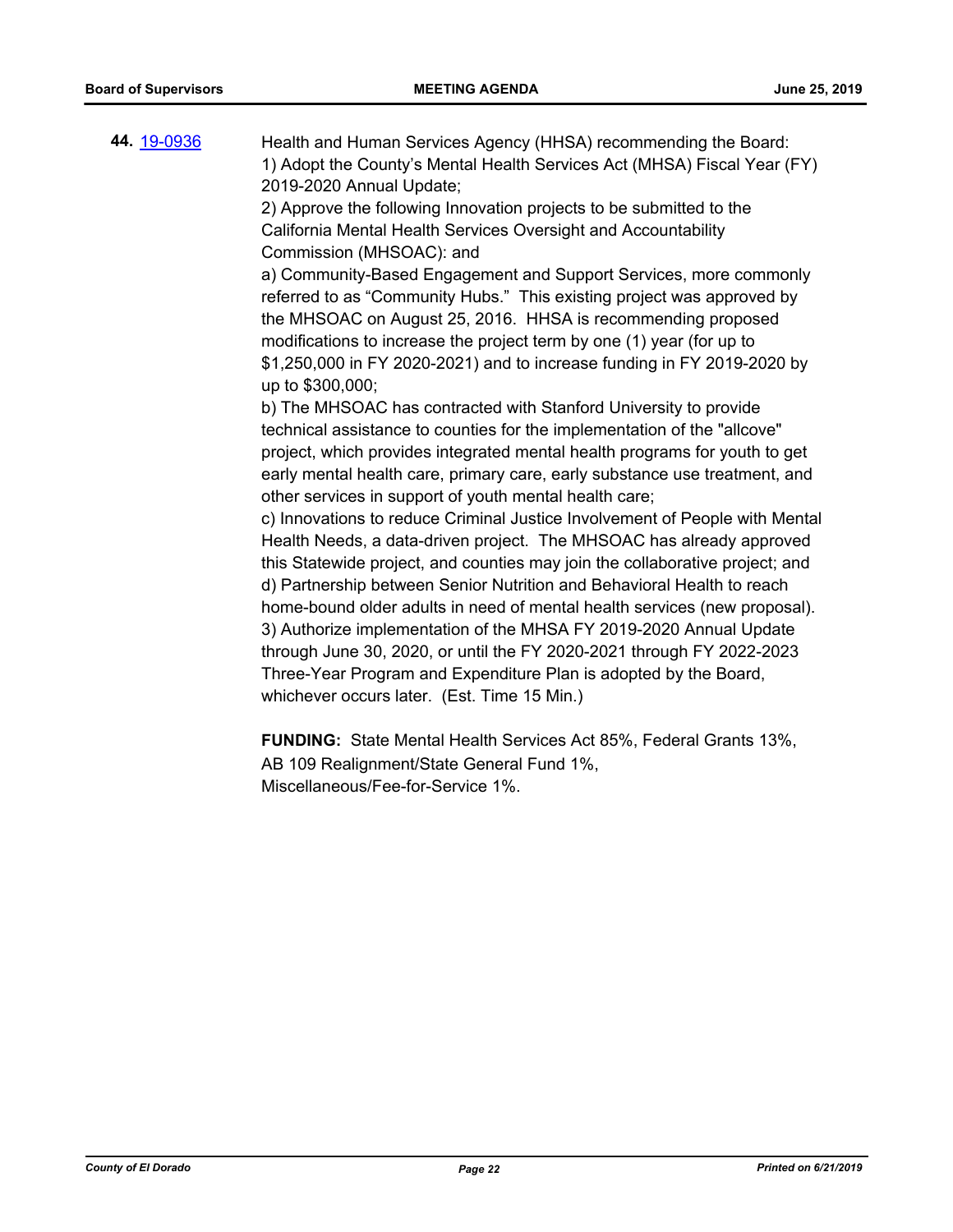#### **1:30 P.M. - TIME ALLOCATION**

**45.** [19-0341](http://eldorado.legistar.com/gateway.aspx?m=l&id=/matter.aspx?key=25662) HEARING - Excess Proceeds from the Sale of Tax Defaulted Property dated January 31, 2018. Auditor-Controller recommending the Board authorize the Auditor to notify all valid claimants of the Board's action(s) and disburse proceeds as determined by the Board based on §4675 of the Revenue and Taxation Code. (Est. Time: 10 Min.)

#### **FUNDING:** N/A

**46.** [19-0972](http://eldorado.legistar.com/gateway.aspx?m=l&id=/matter.aspx?key=26295) Code Enforcement Ad Hoc Committee recommending the Board: 1) Approve restarting the code enforcement process for approximately 860 code enforcement cases that are from 2001 to 2017 that have not been resolved, which could pose a threat to health and safety; 2) Approve sending a Case Review Status letter to restart the process for the approximately 860 code enforcement cases; and 3) Authorize staff to record a Notice to Correct for the approximately 860 code enforcement cases for properties that do not come into compliance within the time frame provided by the Case Review Status letter and code. (Est. Time: 30 Min.)

#### **ITEMS TO/FROM SUPERVISORS**

**CAO UPDATE**

**ADJOURNMENT**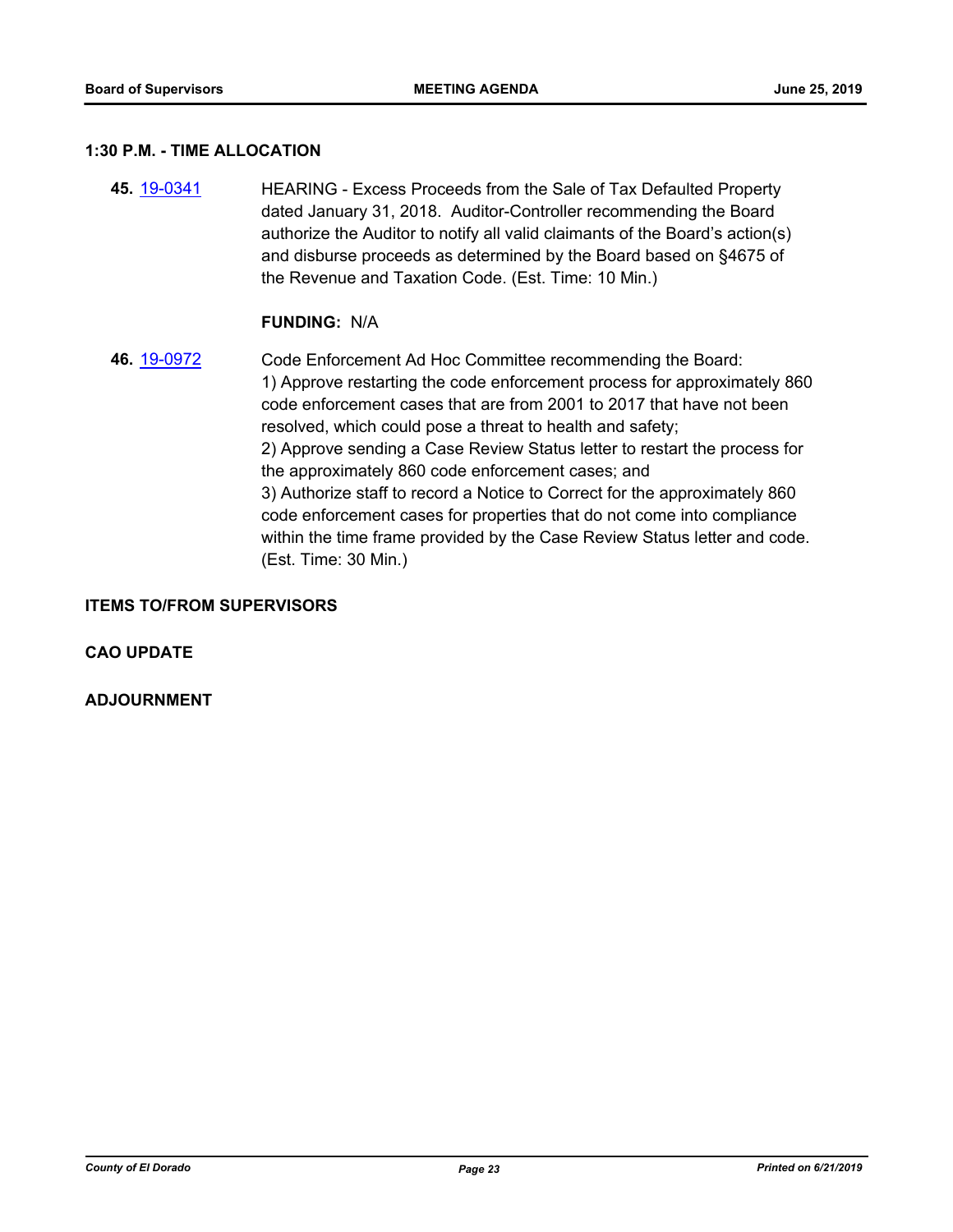# **CLOSED SESSION**

| 47. 19-0901        | Pursuant to Government Code Section 54956.9(d)(1)- Existing<br>Litigation. Title: Claim of Lora Warren v. County of El Dorado, York Risk<br>Services Group, Inc., Worker's Compensation Claim Settlement, Claims<br>ELAG-548713, ELAG-548971, ELAB-547901, ELAD-548277. (Est.<br>Time: 5 Min.)                                                         |
|--------------------|--------------------------------------------------------------------------------------------------------------------------------------------------------------------------------------------------------------------------------------------------------------------------------------------------------------------------------------------------------|
| 48. 19-0925        | Pursuant to Government Code Section 54956.9(d)(1)- Existing<br>Litigation. Title: Claim of Todd Hammitt v. County of El Dorado, York Risk<br>Services Group, Inc., Worker's Compensation Claim Settlement,<br>ELAD-548365. (Est. Time: 5 Min.)                                                                                                         |
| 49. 19-0926        | Pursuant to Government Code Section 54956.9(d)(1)- Existing<br>Litigation. Title: Claim of Sue Quinn v. County of El Dorado, York Risk<br>Services Group, Inc., Worker's Compensation Claim Settlement,<br>ELAC-548158. (Est. Time: 5 Min.)                                                                                                            |
| 50. 19-0935        | Pursuant to Government Code Section 54956.9(d)(1)- Existing<br>Litigation. Title: Claim of Robert Barbot v. County of El Dorado, York Risk<br>Services Group, Inc., Worker's Compensation Claim Settlement, Claims<br>ELAH-548910, ELAG-548592, ELAB-547924, ELAG-548685, and<br>ELAG-548714. (Est. Time: 5 Min.)                                      |
| 51. 19-0970        | Conference with Legal Counsel - Existing Litigation pursuant to<br>Government Code Section 54956.9(d)(1). Title: Rural Communities United<br>v. El Dorado County Board of Supervisors; El Dorado County Superior<br>Court Case No. PC20160024 (TGPA-ZOU), Number of potential cases:<br>(1). (Est. Time: 5 Min.)                                       |
| 52. 19-0973        | Conference with Legal Counsel - Existing Litigation pursuant to<br>Government Code Section 54956.9(d)(1). Title: El Dorado County<br><b>Emergency Medical Services v. Emergency Medical Services Authority</b><br>(EMSA); Office of Administrative Hearings Case No. 2019010199 (CSA3<br>Appeal), Number of potential cases: (1). (Est. Time: 15 Min.) |
| <b>53.</b> 19-1002 | <b>Conference with Legal Counsel - Significant Exposure to Litigation</b><br>pursuant to Government Code Section 54956.9(d)(2). Title: Number of<br>potential cases: (1). (Est. Time: 15 Min.)                                                                                                                                                         |
| <b>54.</b> 19-0988 | <b>Pursuant to Government Code Section 54957- Public Employee</b><br><b>Recruitment.</b> Title: Clerk of the Board of Supervisors. (Est. Time: 15<br>Min.)                                                                                                                                                                                             |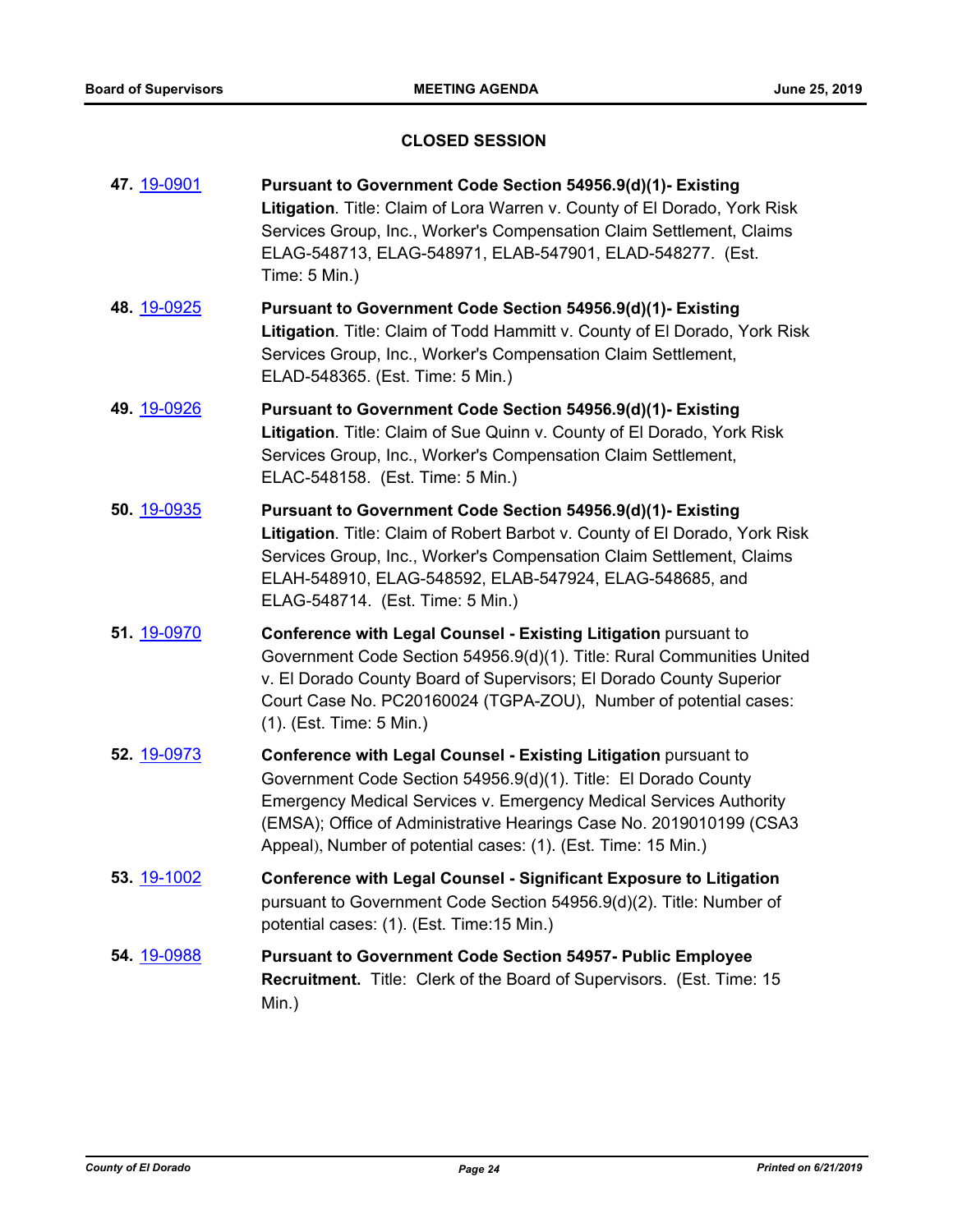On August 19, 2003, the Board adopted the following protocol: It is a requirement that all speakers, County staff and the public, when approaching the podium to make a visual presentation to the Board of Supervisors, must provide the Clerk with the appropriate number of hard copies of the presentation for Board members and the audience.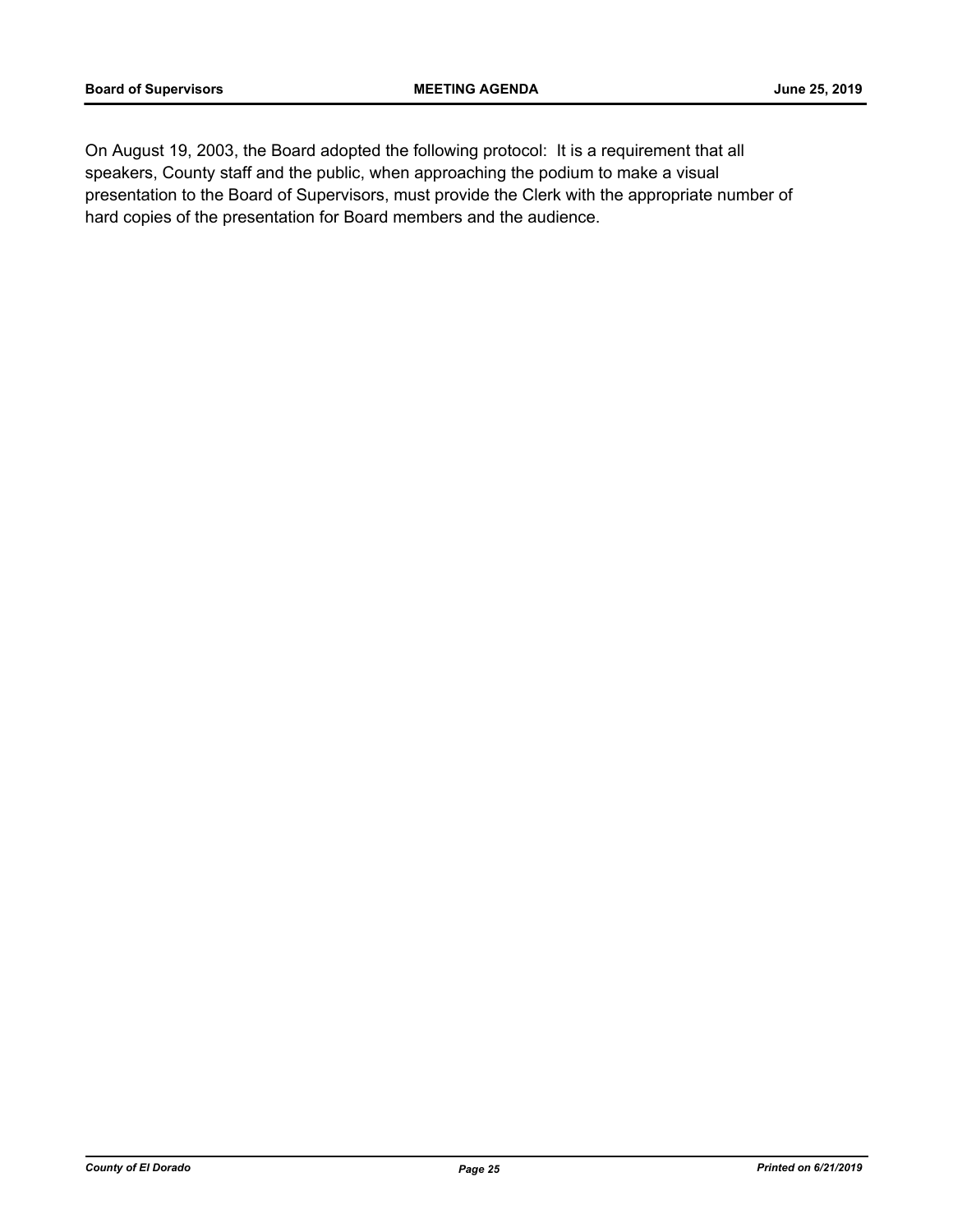### **ADDENDUM**

**39.** [19-0930](http://eldorado.legistar.com/gateway.aspx?m=l&id=/matter.aspx?key=26253) Health and Human Services Agency (HHSA) recommending the Board discharge the HHSA Director from further accountability to collect the debts identified on the attached Discharge of Accountability Report in the amount of \$2,741,037.30 pursuant to Government Code Sections 25257 through 25259, for the period 2010 through 2018. (Est. Time: 5 Min.)

#### **FUNDING:** N/A

**Health and Human Services Agency is recommending this matter be Continued off Calendar.**

**Please see other side.**